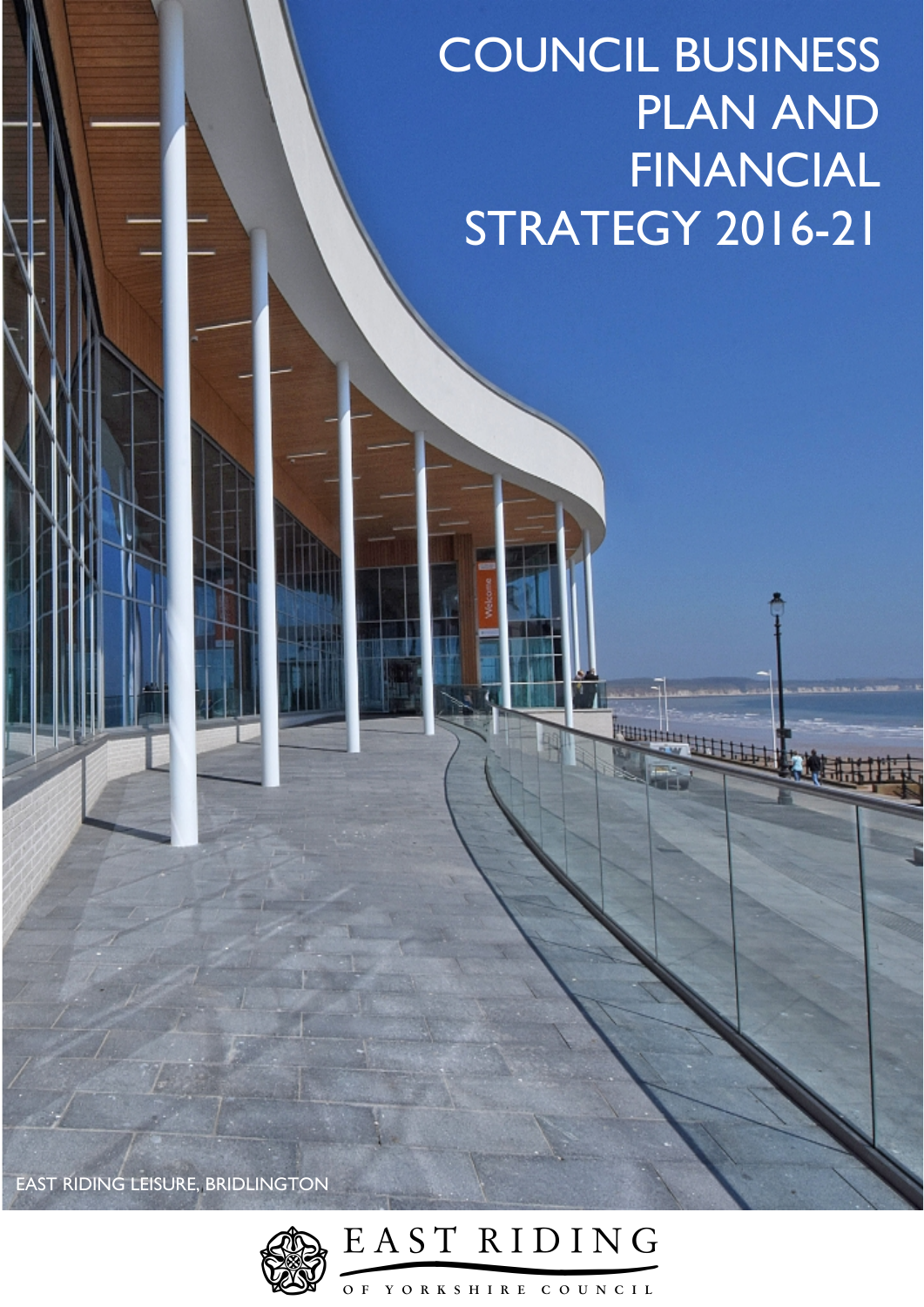## **FOREWORD**

We are pleased to present the 2016-21 Council Business Plan which sets out the Council's priorities that reflect some of the challenges the East Riding faces over the coming years, the needs of local people and supports the wider ambitions for the area as set out in the East Riding Community Plan 2016-21. Also included in the plan is information on how we will use our resources effectively to achieve this.

We hope you can take the time to read this Plan which, in this period of change and challenge explores how we all need to do things differently to ensure we can continue to deliver our priorities and maintain the quality of life we value in the East Riding of Yorkshire.

In the plan, we refer to a number of other documents or webpages that you may find helpful. If you have any problems with accessing any of these, please contact:

Gillian Barley, Corporate Strategy and Performance Manager, East Riding of Yorkshire Council, County Hall, Beverley HU17 9BA, Tel: (01482) 391427 or Email: gillian.barley @eastriding.gov.uk

Councillor Stephen Parnaby OBE Nigel Pearson Leader of the Council **Chief Executive** 

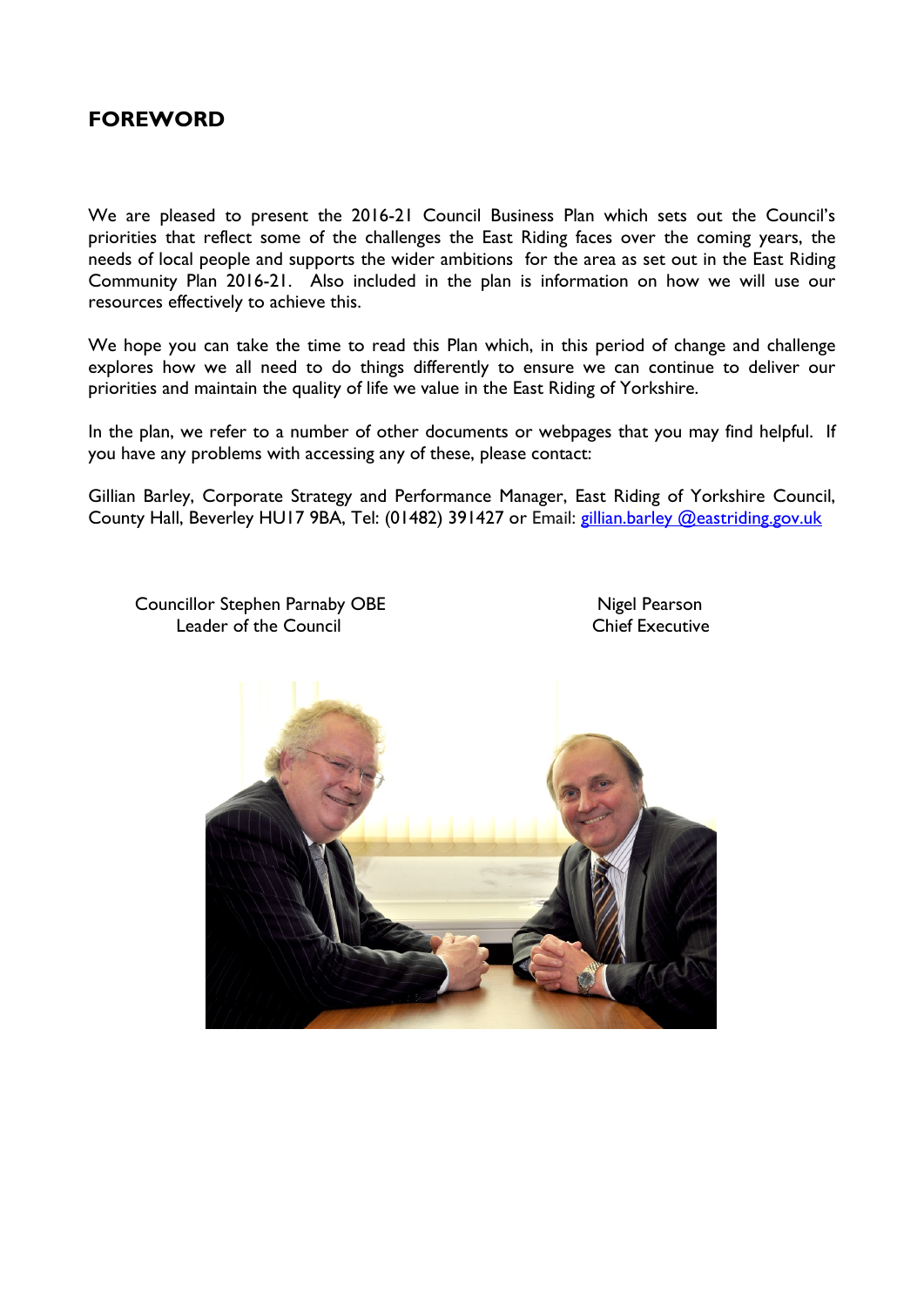#### **INTRODUCTION: Our challenges**

The public sector, and in particular local government, has experienced a period of unprecedented change and uncertainty, with no indication of when this period may end. The pressure on resources, brought about by the largest public sector budget cuts in history, is immense, and comes at a time of continuing increases in demand from vulnerable people, a substantial growth in the number of older people living in and moving to the East Riding, and an increase in extreme climate related events.

Our ability to continue to deliver services and the key actions we plan to prioritise during the life of this Plan is dependent on how well we address the enormous financial pressure the sector is facing. We have made savings of £118m since 2010 and need to find at least a further £60.5m from our base budget (i.e. permanent savings) over the next four years. Despite this pressure, the Council is continuing to meet the challenges it faces head-on. Our approach to the reductions in public spending has been to take early action to reduce costs so that savings can be fully realised when the funding cuts are made. We began to make planned savings as early as 2009 and we have a strong track record of delivering both planned budget reductions and budget efficiencies through business transformation and sound management. However, this becomes increasingly difficult over time.

The enormity of the challenges faced by the Council require us to develop new models for service delivery if we are to maintain those services vital to the quality of life in the East Riding and address the needs of the most vulnerable in our communities.

There are continued significant pressures on adult social care budgets. The Government has recognised this national pressure and allowed Councils to increase council tax by 2% to support adult social care. However, this increase meets only 55% of the estimated increase in costs in adult social care, as a result of demographic changes and the introduction of the national minimum wage.

Support will continue to be provided from ear-marked reserves whilst further savings are found through for example, the Better Care programme by the closer integration of health and social care budgets.

Our children generally achieve good educational attainment, above regional and in line with national averages, despite a long history of being one of the worst funded education authorities nationally. However, there is still a significant gap in attainment for some groups of young people, such as those entitled to free school meals or children who are looked after.

For some services, their longer term future may mean that they need to adopt a more commercial approach to delivering services to cover their operating costs. For example, our 11 leisure centres, including The Spa, Bridlington, will soon be breaking even. Other services, such as libraries and community transport, are asking the public their views on reshaping provision to achieve savings. Children's services continue to sustain the early help offer, delivered through our 18 children's centres, which contributes to the savings within statutory services through prevention.

The Government's programme for the year ahead includes a programme of Bills affecting the local Government sector. The Cities and Local Devolution Act was brought forward and will have far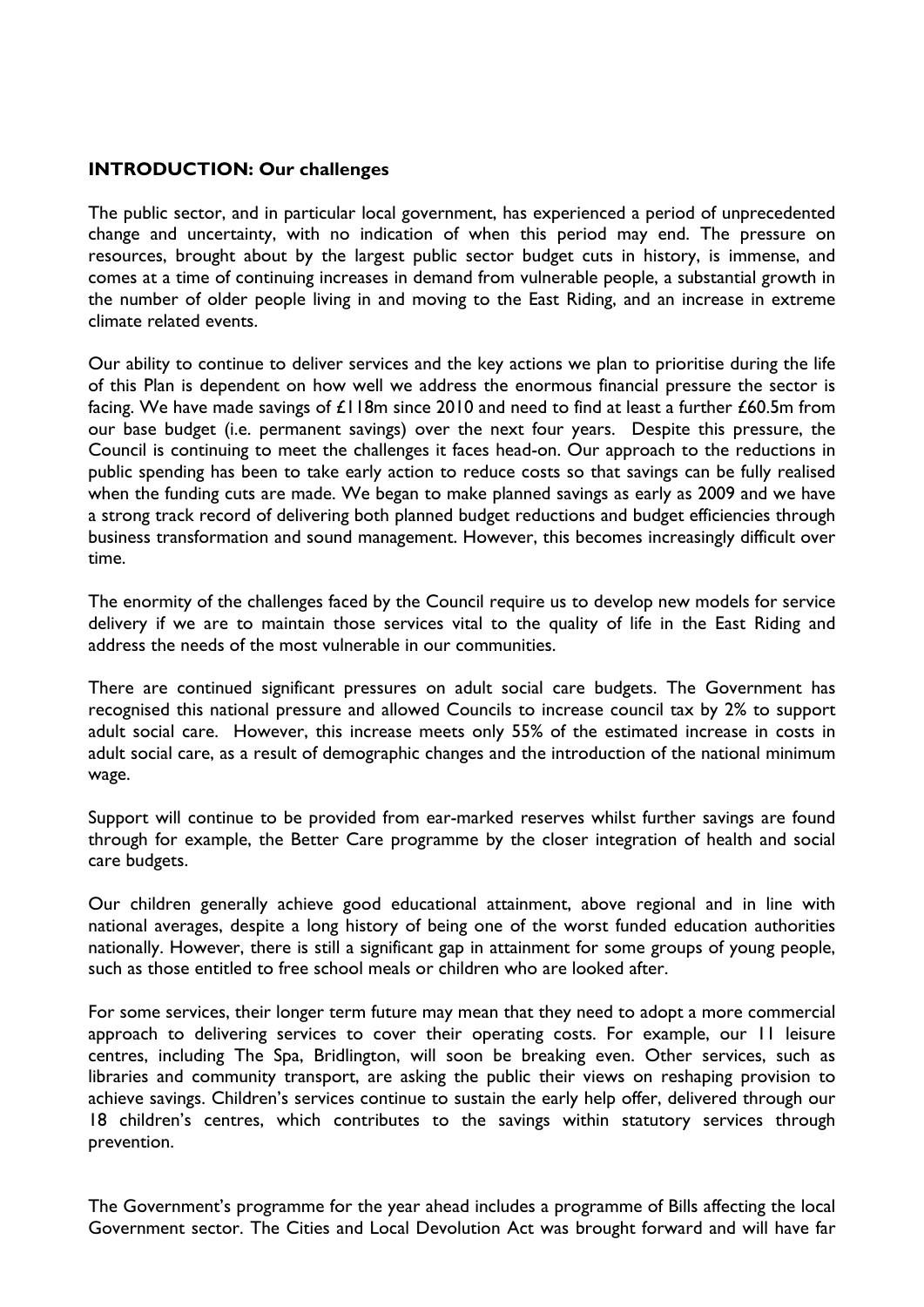reaching implications for local councils. More specifically, this Act will provide the legal basis to implement the Government's 'northern powerhouse' ambitions, which seeks to devolve powers to cities with elected 'metro mayors' and will empower towns and counties by building on local Growth Deals.

There may also be potential implications for the Council from the roll out of Universal Credit into the East Riding and the new Housing Bill and the Education and Adoption Bill.

The area's propensity to both flooding and coastal erosion due to our complex geography, combined with increasing impacts of extreme weather events, poses a substantial risk to the local infrastructure and the economy. In response, a number of flood alleviation schemes have been successfully delivered together with a significant programme of capital investment planned for the future.

The East Riding economy, whilst relatively diverse, remains heavily dependent on small businesses, a limited number of major employers (mainly in manufacturing) and the public sector. These factors contribute to a low 'productivity' rate which is not keeping up with the national average. There are, however, a number of opportunities for promoting sustainable economic growth in the East Riding.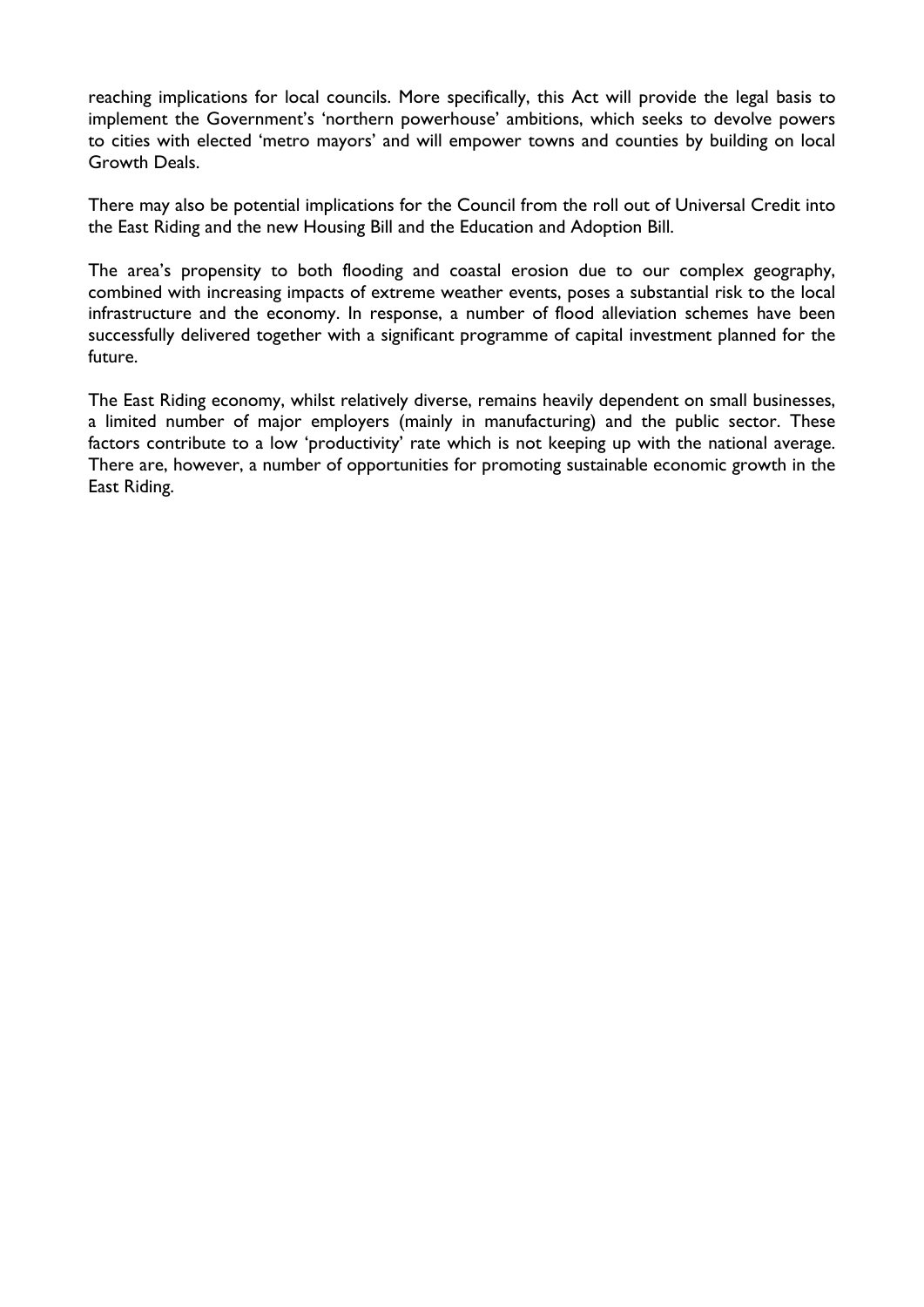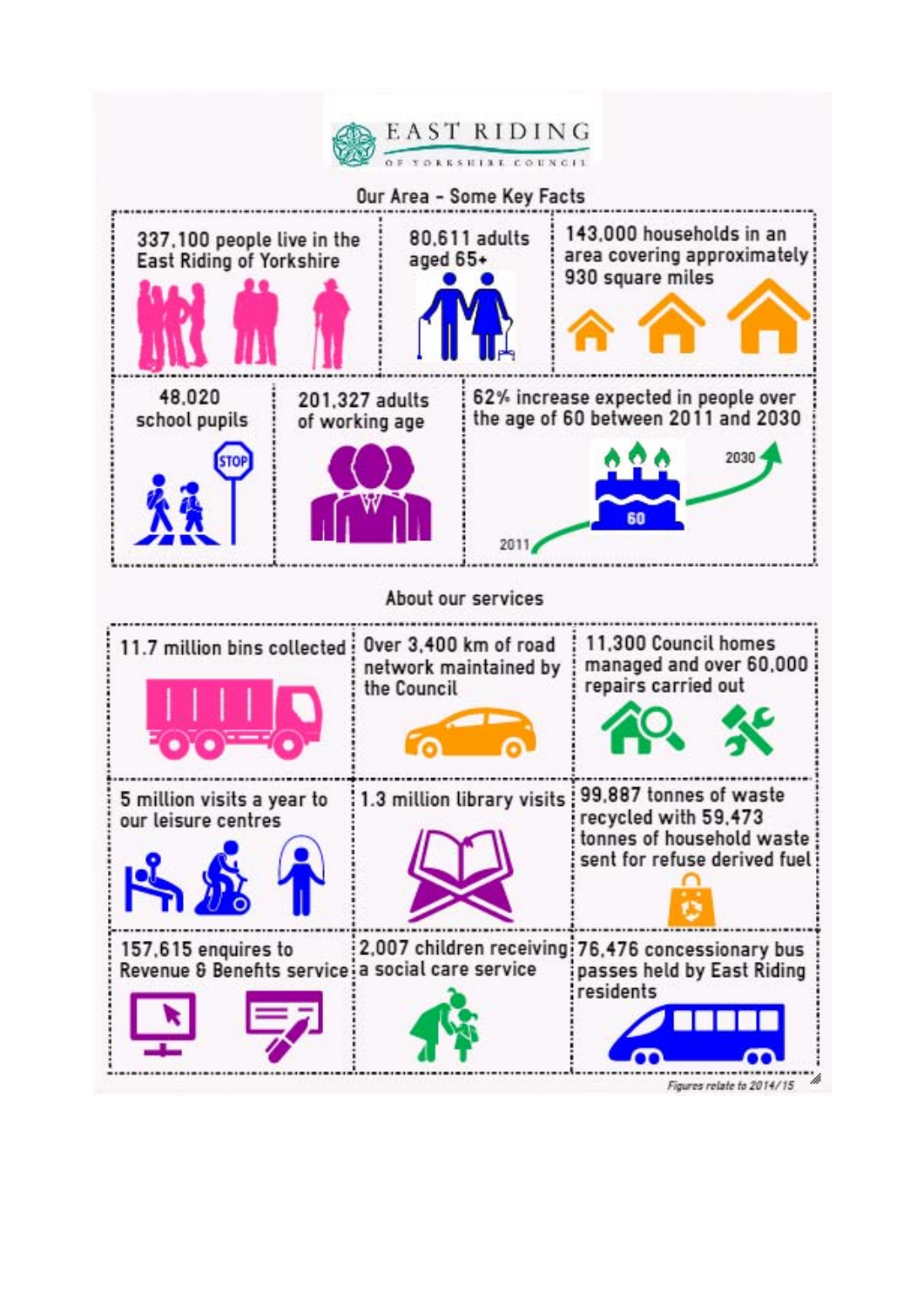#### **Achievements from Our Last Plan (2011-16)**

- Siemens Energy and AB Ports joint investment of  $E310m$  in offshore wind industry operations from sites on Alexandra Dock (Greenport Hull) and at Paull, East Riding of Yorkshire, creating 1,000 direct jobs across the two sites, with many more in the supply chain.
- Successful integration of public health and establishment of the Health & Wellbeing Board.
- Adult smoking rates now the  $7<sup>th</sup>$  lowest in the country.
- East Riding Leisure Haltemprice, has undergone a £7m refurbishment, providing an integrated library and Customer Service Centre, a doctors' surgery, a 3G all-weather pitch, Tone Zone fitness suite, leisure facilities and a café, boosting health and wellbeing in the area.
- Lead the largest flood and coastal risk management programme in the country, with 6% of the national budget and 11% of the national outcome measures.
- High levels of resident satisfaction, with 97% satisfied with the East Riding as a place to live and over 80% pleased with the services we provide (2014)
- Over £100 million has been secured, over recent years, for much needed transport and highways improvement schemes following the submission of successful funding bids.
- 77.7% of our schools have achieved an OfSTED rating of 'good' or better
- $\bullet$
- The introduction of a single access point for referrals to children's services, with 95% of contacts responded to within 24 hours.
- In partnership with Hull City Council, we have awarded four waste and recycling contracts worth a combined 200 million to jointly manage waste and recycling from April 2015.
- Investors in People Gold has been held and maintained since 2012, one of only 9 organisations to achieve this standard

## **OUR VALUES**

In these testing times, it is important that we do not lose sight of our values which drive the way we do things and shape our services. It is the responsibility of all our Members and staff to uphold the values of our organisation:

- We respect differences and put our customers first
- We protect the vulnerable and promote independence
- We communicate well
- We value our employees
- We work together
- We find value for money ways to work

## **OUR VISION**

Despite the challenging financial climate, we continue to have high ambitions for the area and its significant opportunities and potential. We also continue to strive to remain one of the top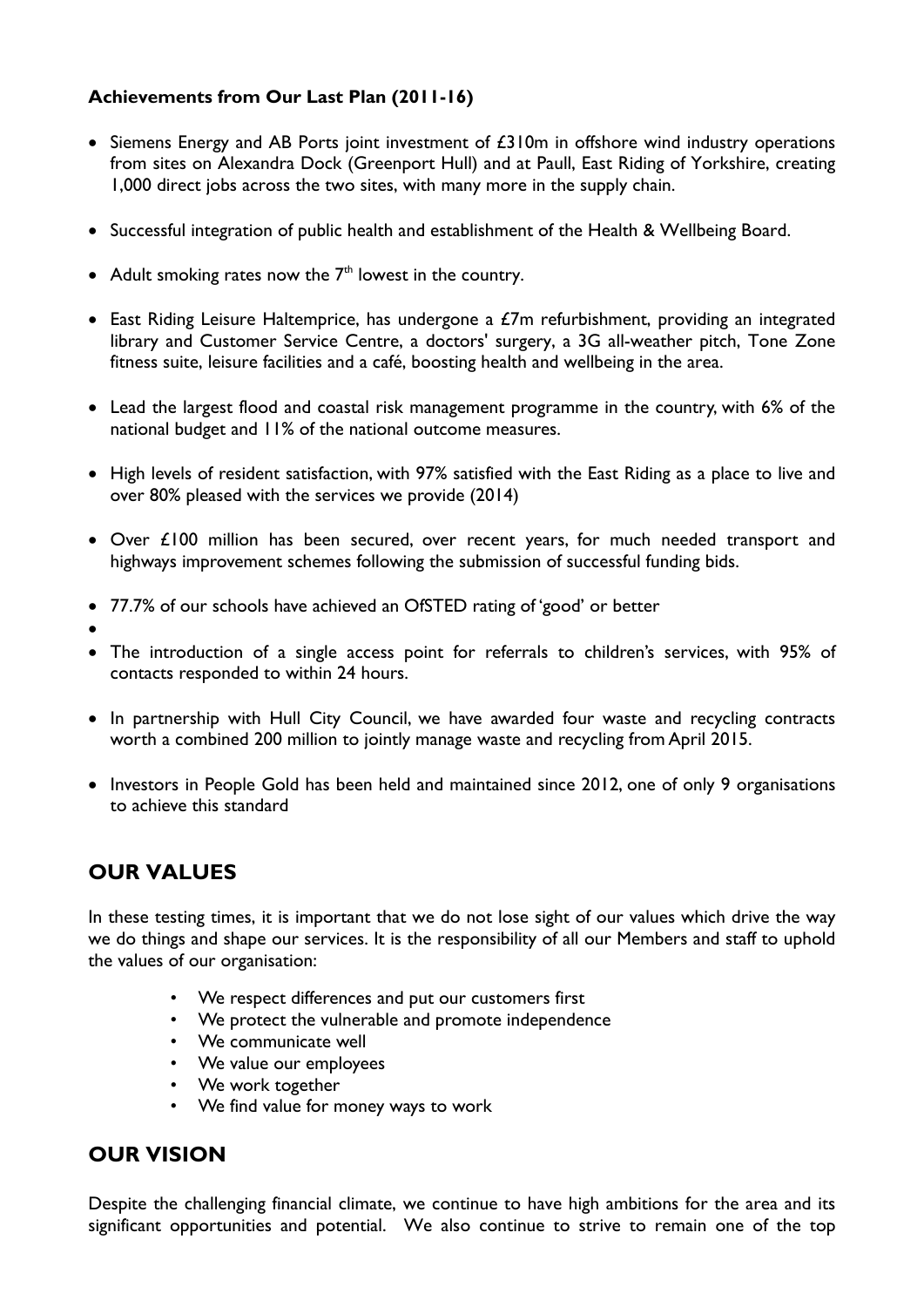councils in the country. To focus on this aspiration, we established, in 1996, a simple and powerful vision for the East Riding:

**To improve the quality of life for our community; earn the respect of the people we serve and build pride in belonging to the East Riding of Yorkshire.** 

## **Our Corporate Priorities**

With the increasing pressures on budgets, it is more important than ever that we focus on the things that matter most in the East Riding. We agreed five corporate priorities in 2012 to ensure we gained the most use from our limited resources. They have been reviewed, and as they remain as relevant today as in 2012, our priorities remain unchanged:



- **Maximising our potential** working with others to support sustainable economic growth and strong communities, ensuring the East Riding is a great place to invest in, live, work and visit
- Valuing our environment responding to climate change, developing our infrastructure and safeguarding our heritage
- **Supporting vulnerable people, reducing inequalities** supporting in times of need, protecting from harm and improving the quality of life
- **Promoting health, wellbeing and independence** helping people to stay healthy, strong and fit for the future
- **Reducing costs, raising performance** developing our workforce and working with partners to provide excellent service, effective governance and value for money

The following section outlines the key actions we will take to deliver these priorities in 2016/17. In planning our actions, we have undertaken equality analyses of key policies and strategies which underpin these priorities to ensure that any potential impact is identified. All equality analyses for the Council Business Plan can be found on our website.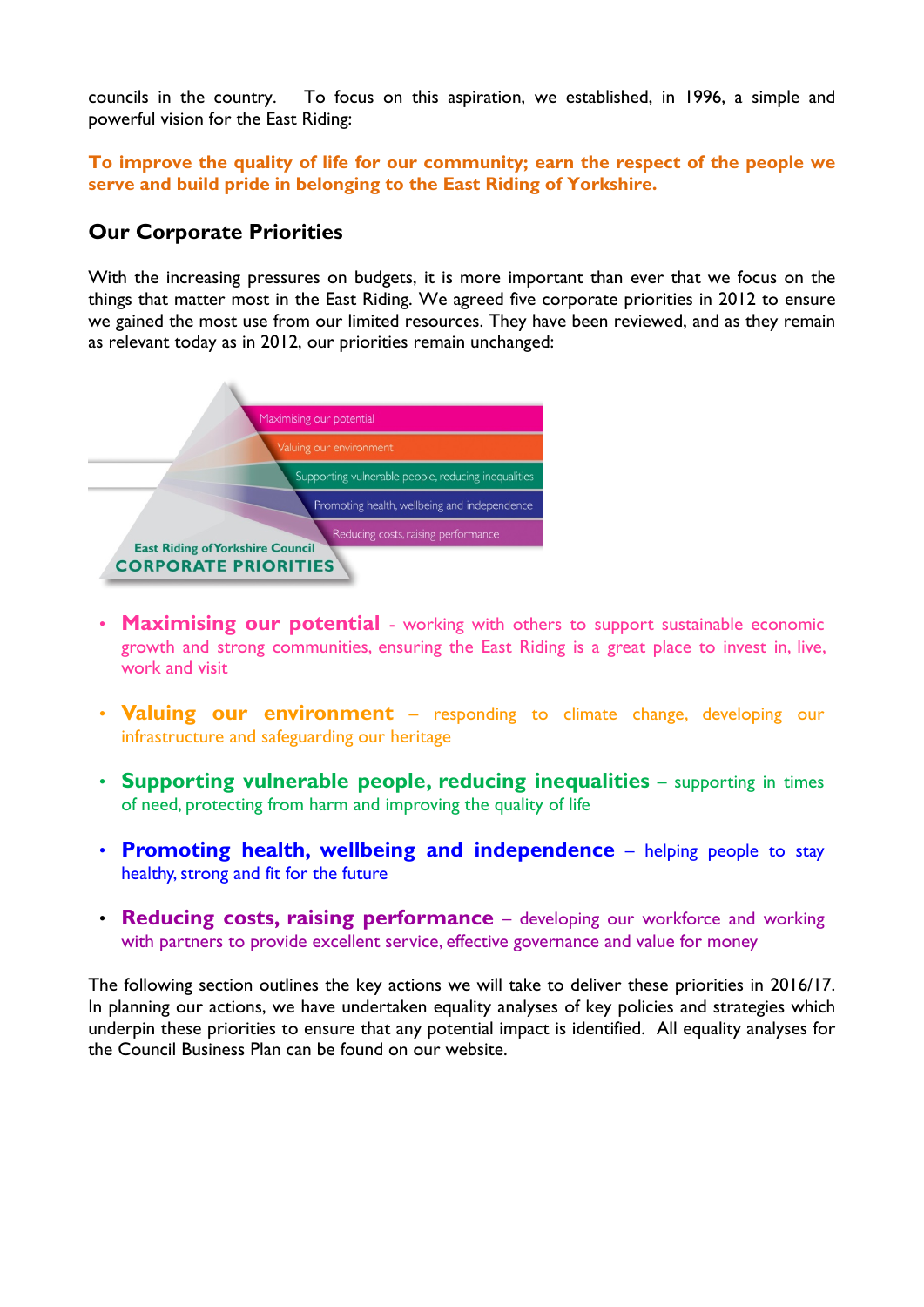# **Maximising our potential**

- Support economic growth by attracting new investment and enable existing local businesses to survive grow and prosper
- Maintain and enhance our towns and villages as attractive and safe centres for business, homes, services and facilities and good transportation links
- Maximise the area's tourism opportunities

imising our potential

- Transformation of Bridlington town centre and the harbour & marina
- Progress the rollout of superfast broadband
- All schools to become good or better by the end of academic year 2016/17
- Improve the achievement and attainment of vulnerable children
- Widen access to good, impartial advice about skills development and employment opportunities
- Ensure the devolution framework will benefit the area

# **Valuing our environment**

- Provide for the sustainable development of the East Riding and protect the built and natural environment in order to support our aspirations for economic growth
- Deliver the Local Transport Plan, source external funding and develop key transport infrastructure
- Maintain the highways and transport network
- Reduce the risk of flooding by developing flood protection infrastructure
- Provide a sustainable approach to managing the impacts of coastal change on communities and businesses
- Review energy supply options for the benefit of the area
- Manage the environmental impact of our activities and improve our environmental performance
- Promote and encourage improved recycling rates

# Supporting vulnerable people, reducing inequalities **Supporting vulnerable people, reducing inequalities**

- Protect children from harm, including early identification and preventative help for children at risk and children being cared for by the Council
- Develop capacity in communities to support vulnerable families
- Provide robust assessment, review and support services to ensure vulnerable adults are provided with choice over their care and are protected from harm
- Embed the Special Educational Needs and Disability (SEND) reforms
- Target housing and cultural services to support the needs of the most vulnerable
- Deliver the Council's Housing Revenue Account Business Plan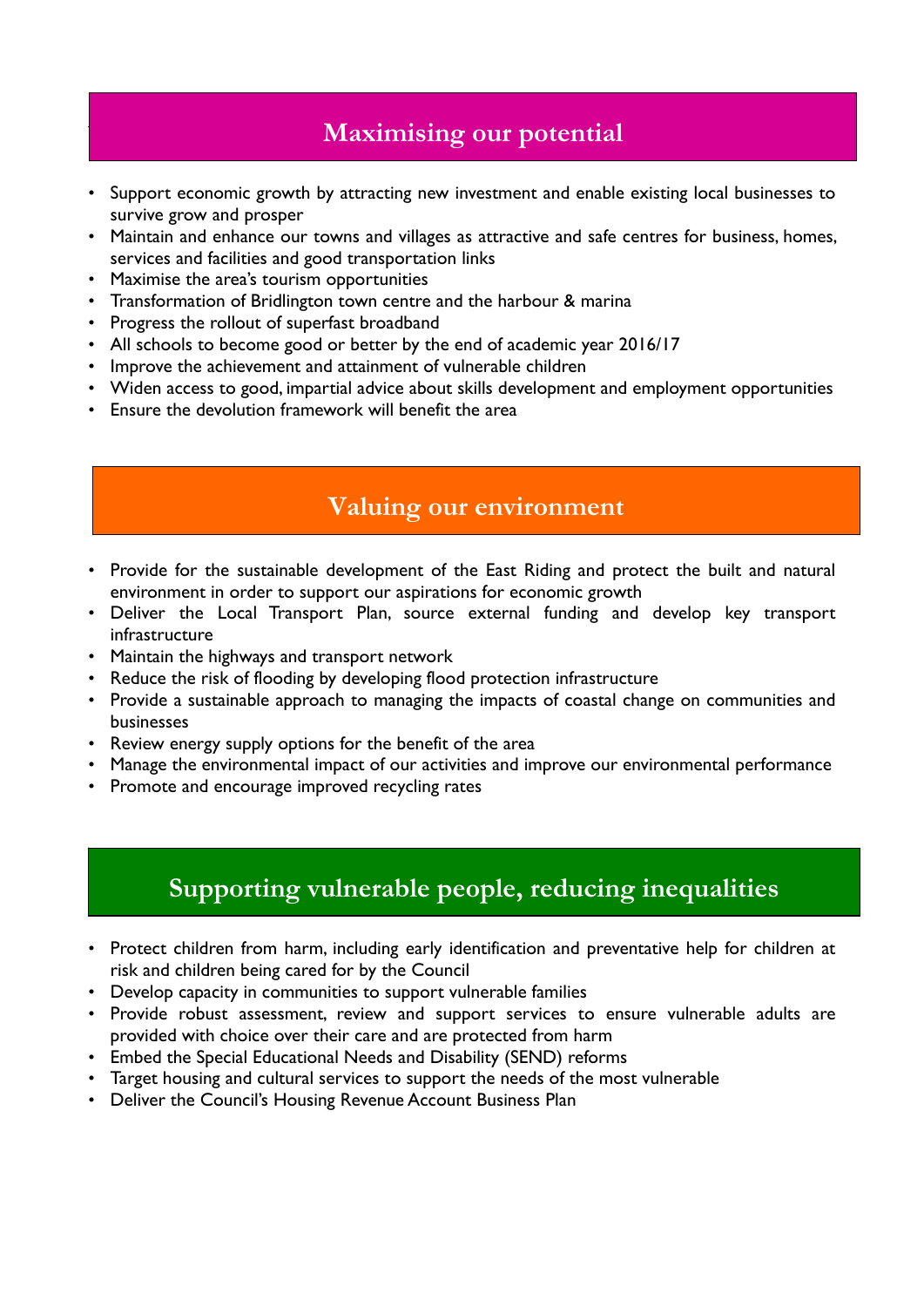## **Promoting health, wellbeing and independence**

- Develop effective commissioning with partners to deliver health and wellbeing priorities
- Promote wellbeing and community safety through the reduction of drug and alcohol misuse
- Work with local communities to maximise the skills and experience available to support the development of local, integrated health and social care responses to meet emerging needs
- Monitor, and further embed, the Care Act, in particular assessment and services for carers, market development and prevention
- Implement the national Transforming Care Agenda Building the Right Support
- Monitor and implement the actions arising out of the Mental Health Crisis Care Concordat in the East Riding
- In partnership with the local health and social care economy, deliver the Better Care Programme for the integration of health and social care in the East Riding

## **Reducing costs, raising performance**

- Improve access to Council services through innovative online developments
- Generate income to protect and enhance services
- Transform services and deliver savings
- Rationalise the use of assets, including the provision of new Multi Service Centres, to improve service delivery and reduce running costs
- Recruit and retain an appropriately skilled and motivated workforce to meet service needs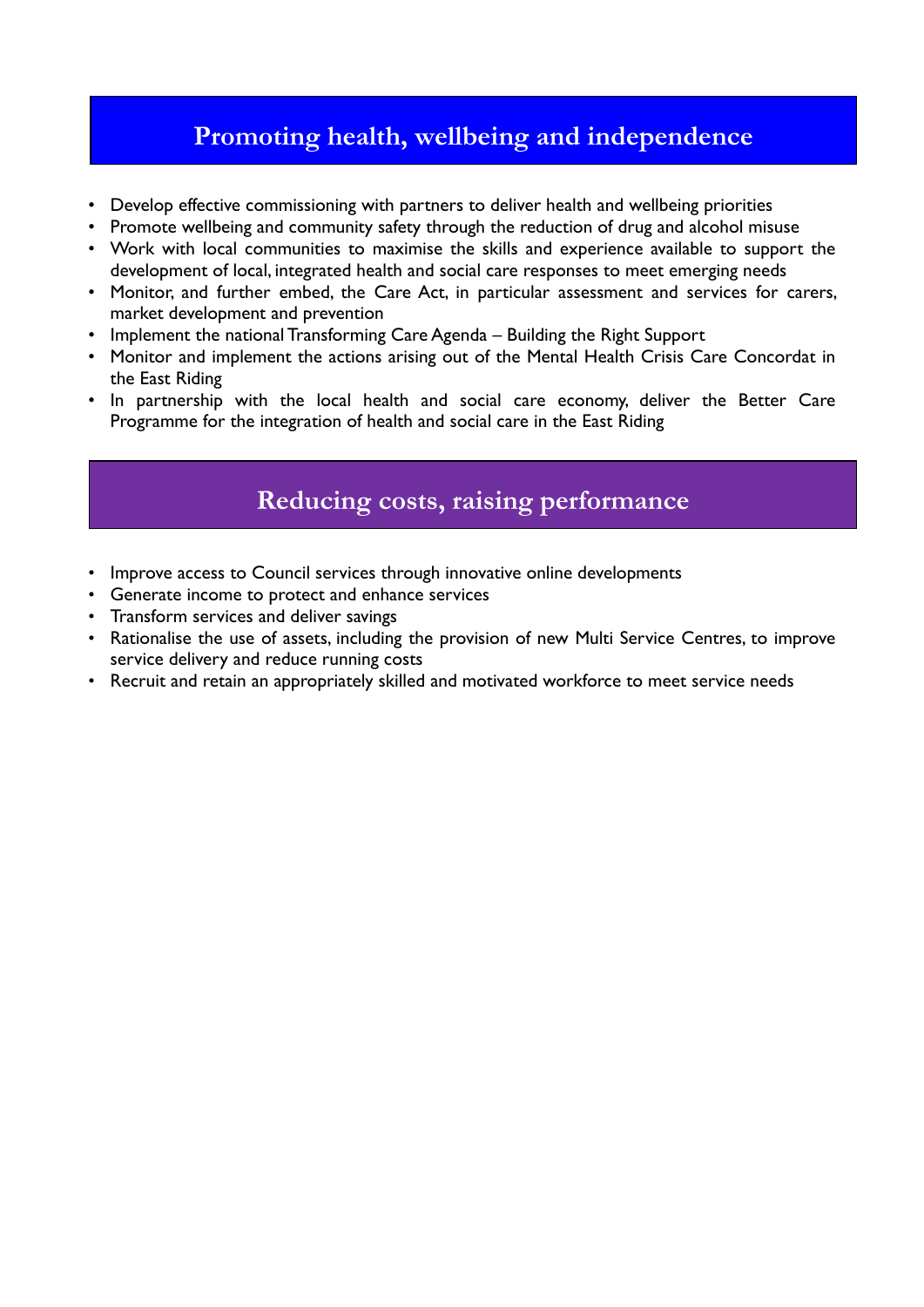| Corporate<br><b>Priority</b> | <b>Maximising our potential</b> |
|------------------------------|---------------------------------|
|                              |                                 |

| <b>Our Values</b> | We respect differences and put<br>our customers first | We protect the vulnerable and<br>promote independence | We communicate well                     |
|-------------------|-------------------------------------------------------|-------------------------------------------------------|-----------------------------------------|
|                   | We value our employees                                | We work together                                      | We find value for money ways to<br>work |

|                     | Local Businesses                 | Local Training and<br><b>Education Providers</b> | Neighbouring Local<br>Authorities          | Job Centre Plus |
|---------------------|----------------------------------|--------------------------------------------------|--------------------------------------------|-----------------|
| <b>Stakeholders</b> | Local Enterprise<br>Partnerships | <b>Residents</b>                                 | <b>Voluntary &amp; Community</b><br>Sector |                 |

| <b>Strategic</b> | Working with others to support sustainable economic growth and strong communities, ensuring the East |
|------------------|------------------------------------------------------------------------------------------------------|
| Outcome          | Riding is a great place to invest in, live, work and visit                                           |

| <b>Priorities</b> | Support economic growth by<br>attracting new investment and<br>enable existing local businesses to<br>survive grow and prosper | Maintain and enhance our towns and<br>villages as attractive and safe centres<br>for business, homes, services and<br>facilities and good transportation<br>links | Maximise the area's tourism<br>opportunities                                   |
|-------------------|--------------------------------------------------------------------------------------------------------------------------------|-------------------------------------------------------------------------------------------------------------------------------------------------------------------|--------------------------------------------------------------------------------|
| for 2016/17       | Transformation of Bridlington<br>town centre and the harbour &<br>marina                                                       | Progress the rollout of superfast<br>broadband                                                                                                                    | All schools to become good or<br>better by the end of academic year<br>2016/17 |
|                   | Improve the achievement and<br>attainment of vulnerable children                                                               | Widen access to good, impartial<br>advice about skills development and<br>employment opportunities                                                                | Ensure the devolution framework<br>will benefit the area                       |

| Strategies/  | <b>Economic Development</b><br>Strategy and Local<br><b>Economic Assessment</b>     | Improving Schools,<br><b>Improving Lives</b> | Hull & Humber City<br>Deal | Local Transport Plan                                                |
|--------------|-------------------------------------------------------------------------------------|----------------------------------------------|----------------------------|---------------------------------------------------------------------|
| <b>Plans</b> | The Humber Strategic<br><b>Employment &amp; Skills</b><br>Economic Plan<br>Strategy |                                              | Local Plan                 | York, North Yorkshire<br>and East Riding Strategic<br>Economic Plan |

| stratoric | Deals<br>rowth.`  | Hull<br>reenbort۔                           | Luiture<br>ات.<br>ΩŤ       |
|-----------|-------------------|---------------------------------------------|----------------------------|
| ∠nabler∕  | <b>Devolution</b> | <b>ODDOrtunities</b><br>-unding<br>⊥uronean | ' Delivery UK<br>Broadband |

| <b>Performance</b><br><b>Indicators</b> | Rate of enterprise births per<br>10,000 working age population<br>Rate of enterprise deaths per<br>10,000 working age population<br>Amount of development on<br>allocated land<br>Increase in Gross Value Added<br>per head in the East Riding<br>(percentage of national rate) | Employment growth in SMEs across<br>the East Riding<br>UK Broadband take up<br>Value of external funding attracted<br>into the area<br>City of Culture indicator (to be<br>developed) | Percentage of school age<br>children looked after achieving 5<br>or more $A^*$ - C grades<br>(including English and Maths)<br>16 to 18 year olds who are not<br>in education, employment or<br>training (NEET) |
|-----------------------------------------|---------------------------------------------------------------------------------------------------------------------------------------------------------------------------------------------------------------------------------------------------------------------------------|---------------------------------------------------------------------------------------------------------------------------------------------------------------------------------------|----------------------------------------------------------------------------------------------------------------------------------------------------------------------------------------------------------------|
|-----------------------------------------|---------------------------------------------------------------------------------------------------------------------------------------------------------------------------------------------------------------------------------------------------------------------------------|---------------------------------------------------------------------------------------------------------------------------------------------------------------------------------------|----------------------------------------------------------------------------------------------------------------------------------------------------------------------------------------------------------------|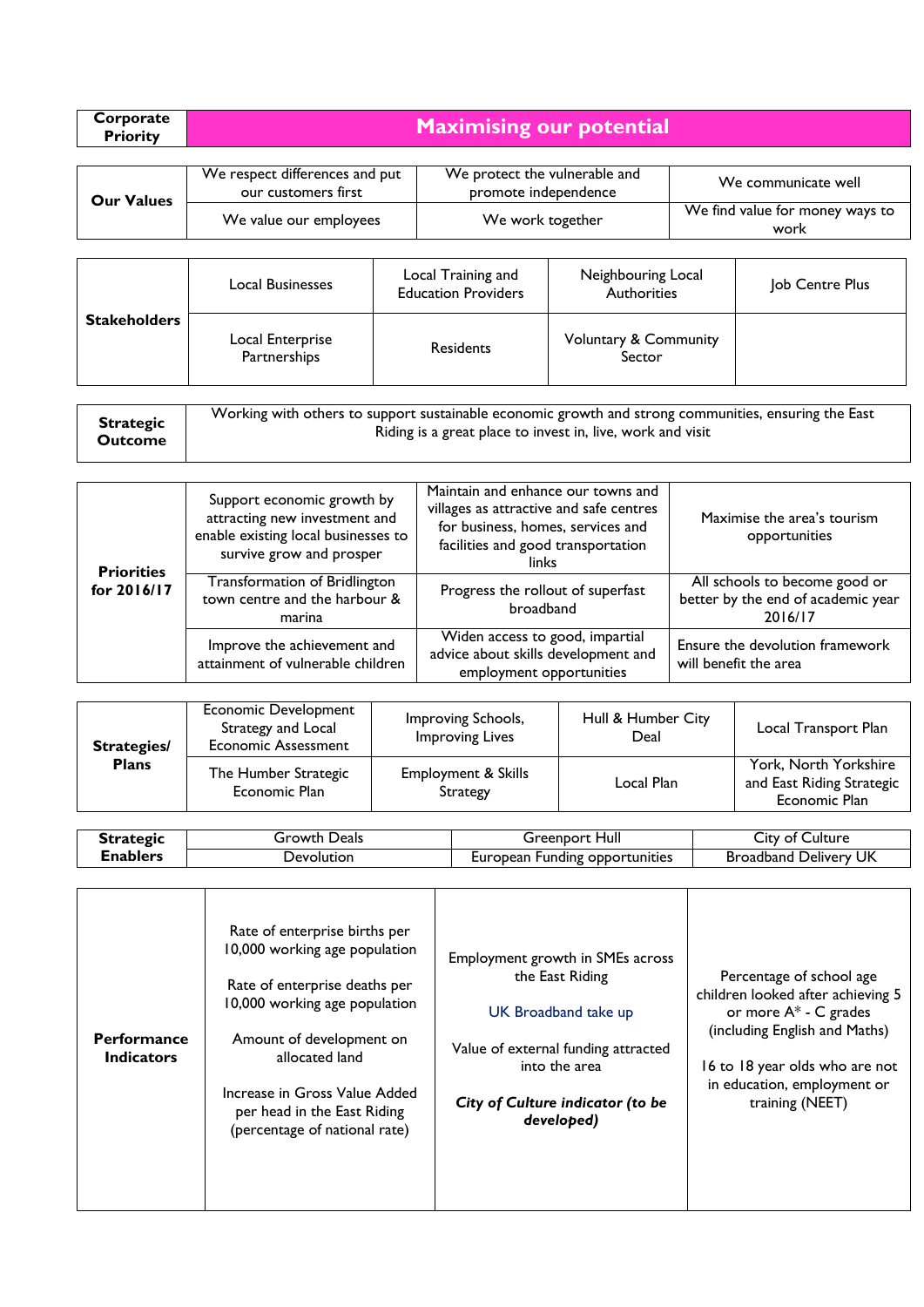| <b>Corporate</b> | Valuing our environment <sub> </sub> |
|------------------|--------------------------------------|
| <b>Priority</b>  |                                      |

| <b>Our Values</b> | We respect differences and put<br>our customers first | We protect the vulnerable and<br>promote independence | We communicate well                     |
|-------------------|-------------------------------------------------------|-------------------------------------------------------|-----------------------------------------|
|                   | We value our employees                                | We work together                                      | We find value for money ways to<br>work |

| <b>Stakeholders</b> | <b>Residents</b> | <b>DEFRA</b>           | Neighbouring Local<br>Authorities          | <b>Environment Agency</b> |
|---------------------|------------------|------------------------|--------------------------------------------|---------------------------|
|                     | Highways Agency  | Town & Parish Councils | <b>Voluntary &amp; Community</b><br>Sector | <b>Businesses</b>         |

| <b>Strategic</b><br>Outcome | Responding to climate change, developing our infrastructure and safeguarding our heritage |
|-----------------------------|-------------------------------------------------------------------------------------------|
|                             |                                                                                           |

|                   | Provide for the sustainable development of the East<br>Riding and protect the built and natural environment<br>in order to support our aspirations for economic<br>growth | Develop the area's key transport infrastructure                              |
|-------------------|---------------------------------------------------------------------------------------------------------------------------------------------------------------------------|------------------------------------------------------------------------------|
| <b>Priorities</b> | Maintain the highways and transport network                                                                                                                               | Reduce the risk of flooding by developing flood<br>protection infrastructure |
| for 2016/17       | Provide a sustainable approach to managing the<br>impacts of coastal change on communities and<br>businesses                                                              | Review energy supply options for the benefit of the<br>area                  |
|                   | Manage the environmental impact of our activities and<br>improve our environmental performance                                                                            | Promote and encourage improved recycling rates                               |

|                                    | Local Plan                                   | Local Transport Plan                      | Joint Sustainable Waste<br><b>Management Strategy</b> |
|------------------------------------|----------------------------------------------|-------------------------------------------|-------------------------------------------------------|
| <b>Strategies/</b><br><b>Plans</b> | Shoreline Management Plan                    | Local Flood Risk Management Strategy      | <b>Biodiversity Action Plan</b><br><b>Strategy</b>    |
|                                    | Corporate Environmental Management<br>Svstem | <b>Environmental Policy Delivery Plan</b> |                                                       |

| Strategic | i Funding opportunities<br>National and European | Hull<br>reenborد                          |
|-----------|--------------------------------------------------|-------------------------------------------|
| ≿nablers  | Jevolution                                       | Housing<br>Assessment<br><b>Strategic</b> |

| <b>Performance</b> | Net additional homes provided<br>Supply of ready to develop<br>housing sites | Percentage of household waste sent<br>for reuse, recycling and composting<br>Percentage of municipal waste land<br>filled | Residual household waste per<br>household<br>Percentage of actionable defects<br>repaired within 24 hours |
|--------------------|------------------------------------------------------------------------------|---------------------------------------------------------------------------------------------------------------------------|-----------------------------------------------------------------------------------------------------------|
| <b>Indicators</b>  | Energy usage indicator (to be<br>developed)                                  | Percentage of principal roads where<br>maintenance should be considered<br>ISO14001 certification maintained              | Number of households at risk of<br>flooding<br>Percentage of parishes with an                             |
|                    |                                                                              |                                                                                                                           | Emergency Plan which has moved<br>up at least I level                                                     |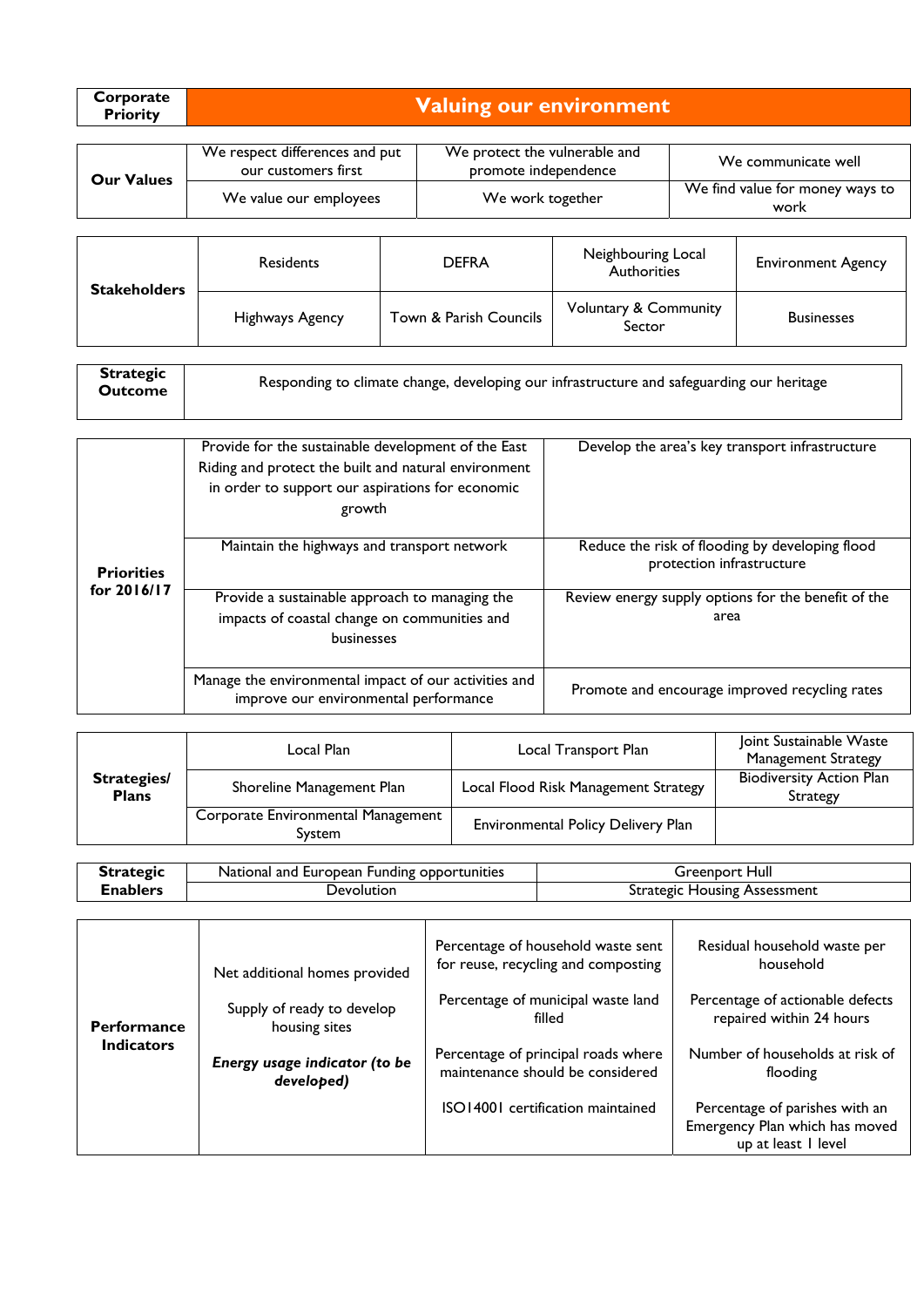| Corporate       |                                                       |
|-----------------|-------------------------------------------------------|
| <b>Priority</b> | Supporting vulnerable people, reducing inequalities \ |

| <b>Our Values</b> | We respect differences and put<br>our customers first | We protect the vulnerable and<br>promote independence | We communicate well                     |
|-------------------|-------------------------------------------------------|-------------------------------------------------------|-----------------------------------------|
|                   | We value our employees                                | We work together                                      | We find value for money ways to<br>work |

| <b>Stakeholders</b> | OfSTED/CQC                           | Voluntary &<br><b>Community Sector</b> | <b>Residents</b>            | <b>NHS Clinical</b><br><b>Commissioning Groups</b>                                                           |
|---------------------|--------------------------------------|----------------------------------------|-----------------------------|--------------------------------------------------------------------------------------------------------------|
|                     | National Probation<br><b>Service</b> | Humberside Police                      | Humberside Fire &<br>Rescue | <b>NHS Hospital Trusts</b><br>and Humber NHS<br><b>Foundation Trust</b>                                      |
|                     | Local Healthwatch                    | Children's Safeguarding<br>Board       | Adult Safeguarding Board    | Developers and housing<br>providers (registered<br>providers of social<br>housing and private<br>landlords). |

| <b>Strategic</b> |                                                                                     |
|------------------|-------------------------------------------------------------------------------------|
| Outcome          | Supporting in times of need, protecting from harm and improving the quality of life |

| <b>Priorities</b><br>for 2016/17 | Protect children from harm,<br>including early identification and<br>preventative help for children at<br>risk and children being cared for<br>by the Council | Develop capacity in communities to<br>support vulnerable families                      | Provide robust assessment, review<br>and support services to ensure<br>vulnerable adults are provided with<br>choice over their care and are<br>protected from harm |
|----------------------------------|---------------------------------------------------------------------------------------------------------------------------------------------------------------|----------------------------------------------------------------------------------------|---------------------------------------------------------------------------------------------------------------------------------------------------------------------|
|                                  | Embed the Special Educational<br>Needs and Disability (SEND)<br>reforms                                                                                       | Target housing and cultural services<br>to support the needs of the most<br>vulnerable | Deliver the Council's Housing<br>Revenue Account Business Plan                                                                                                      |

| <b>Strategies/</b><br><b>Plans</b> | Children & Young People's<br>Plan<br>(and supporting plans) | Early Intervention Strategy | Joint Health and<br><b>Wellbeing Strategy</b>                  | Strategies for Libraries,<br>Museums and Sport,<br>Play & Arts |
|------------------------------------|-------------------------------------------------------------|-----------------------------|----------------------------------------------------------------|----------------------------------------------------------------|
|                                    | Older People's Strategy (and<br>supporting plans)           | <b>Housing Strategies</b>   | Special Educational<br>Needs and Disability<br><b>Strategy</b> | Affordable Warmth<br>Strategy                                  |
|                                    |                                                             |                             |                                                                |                                                                |

| <b>Strategic</b> | National guidance, including Working Together 2015 | Supporting Families initiative |
|------------------|----------------------------------------------------|--------------------------------|
| <b>Enablers</b>  | Joint Strategic Needs Assessment                   | Pupil Premium                  |

|                                         | Percentage of children<br>becoming the subject of a child<br>protection plan for a second or<br>subsequent time | Percentage of those who are<br>eligible and take up Personal<br><b>Budget</b>               | The number of households in<br>fuel poverty<br>New Education and Health Care<br>Plans issued within 20 weeks. |
|-----------------------------------------|-----------------------------------------------------------------------------------------------------------------|---------------------------------------------------------------------------------------------|---------------------------------------------------------------------------------------------------------------|
| <b>Performance</b><br><b>Indicators</b> | Percentage of child protection<br>plans lasting 2 years or more                                                 | Overall satisfaction of people who<br>use services with their care and<br>support           | excluding exceptions<br>Ket Stage 4 SEN cohort in<br>education, training or<br>employement at 17              |
|                                         | The rate of first time entrants<br>into the Youth Justice System<br>aged $10 - 17$                              | The percentage of referrals to<br>adult safeguarding services which<br>are repeat referrals |                                                                                                               |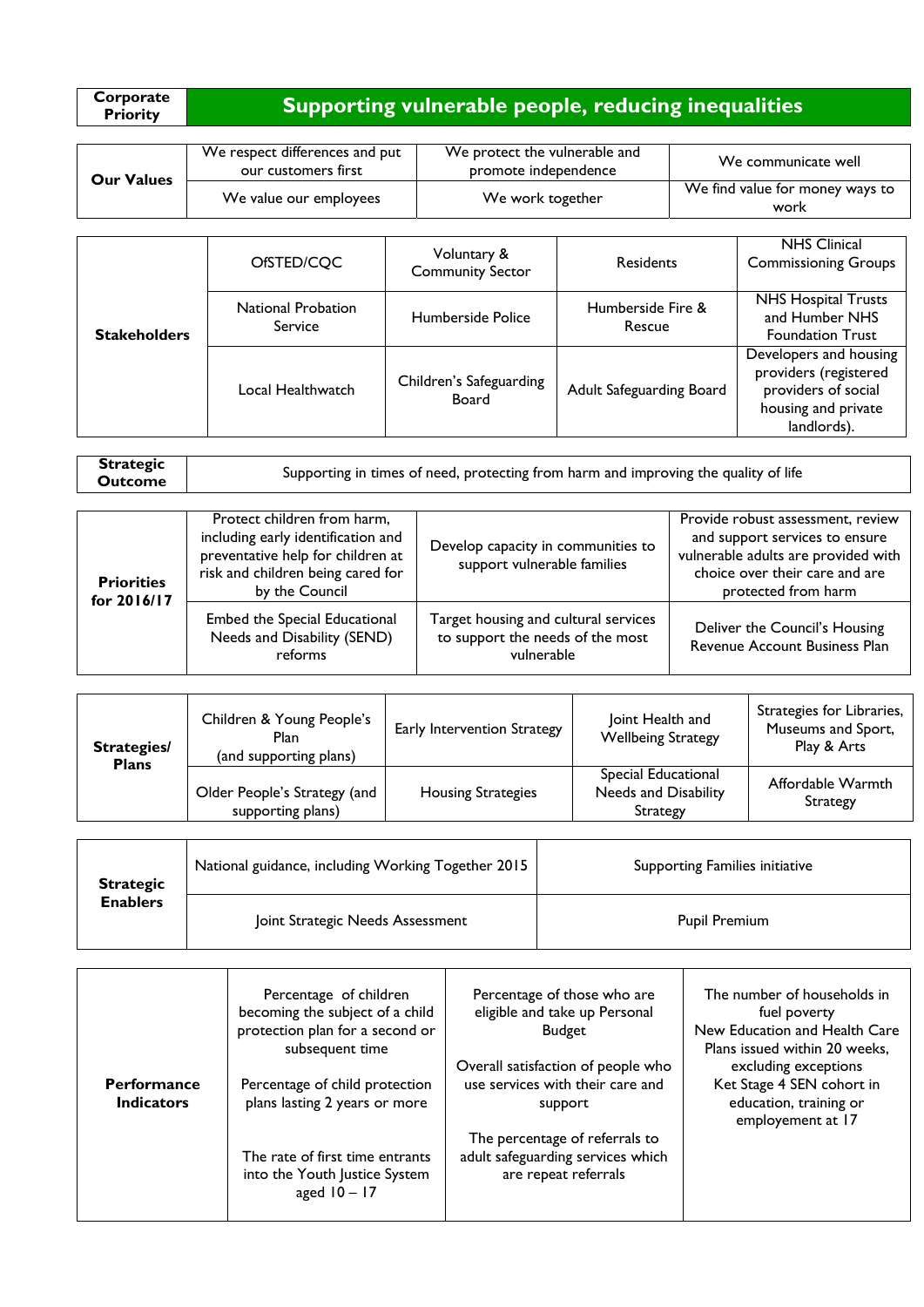| Corporate       |                                                     |
|-----------------|-----------------------------------------------------|
| <b>Priority</b> | <b>Promoting health, wellbeing and independence</b> |

| <b>Our Values</b> | We respect differences and put<br>our customers first | We protect the vulnerable and<br>promote independence | We communicate well                     |
|-------------------|-------------------------------------------------------|-------------------------------------------------------|-----------------------------------------|
|                   | We value our employees                                | We work together                                      | We find value for money ways to<br>work |
|                   |                                                       |                                                       |                                         |

|                     | NHS Clinical Commissioning Groups                           | Humberside Fire & Rescue                                                                                  | Neighbouring Local Authorities          |
|---------------------|-------------------------------------------------------------|-----------------------------------------------------------------------------------------------------------|-----------------------------------------|
| <b>Stakeholders</b> | Humberside Police                                           | <b>Residents</b>                                                                                          | <b>Voluntary &amp; Community Sector</b> |
|                     | NHS Hospital Trusts & Humber NHS<br><b>Foundation Trust</b> | Developers and housing<br>providers (registered providers<br>of social housing and private<br>landlords). | <b>Local GP Practices</b>               |

| <b>Strategic</b><br><b>Outcome</b> | Helping people to stay healthy, strong and fit for the future |
|------------------------------------|---------------------------------------------------------------|
|------------------------------------|---------------------------------------------------------------|

|                                  | Develop effective<br>commissioning with<br>partners to deliver<br>health and wellbeing<br>priorities | Promote wellbeing and<br>community safety<br>through the reduction<br>of drug and alcohol<br>misuse | Work with local<br>communities to maximise<br>the skills and experience<br>available to support the<br>development of local, | Monitor, and further embed,<br>the Care Act, in particular<br>assessment and services for<br>carers, market development<br>and prevention |
|----------------------------------|------------------------------------------------------------------------------------------------------|-----------------------------------------------------------------------------------------------------|------------------------------------------------------------------------------------------------------------------------------|-------------------------------------------------------------------------------------------------------------------------------------------|
|                                  |                                                                                                      |                                                                                                     | integrated health and<br>social care responses to<br>meet emerging needs                                                     |                                                                                                                                           |
| <b>Priorities</b><br>for 2016/17 | Implement the<br>national Transforming<br>Care Agenda -                                              | Monitor and implement<br>the actions arising out<br>of the Mental Health                            | In partnership with the<br>local health and social care<br>economy, deliver the                                              |                                                                                                                                           |
|                                  | <b>Building the Right</b><br>Support                                                                 | Crisis Care Concordat<br>in the East Riding                                                         | <b>Better Care Programme</b><br>for the integration of<br>health and social care in                                          |                                                                                                                                           |
|                                  |                                                                                                      |                                                                                                     | the East Riding                                                                                                              |                                                                                                                                           |

| <b>Strategies/</b> | Better Care Programme                                          | Joint Health & Wellbeing Strategy | <b>Alcohol Strategy</b>         |
|--------------------|----------------------------------------------------------------|-----------------------------------|---------------------------------|
| <b>Plans</b>       | Local Sustainability & Transformation<br>Plan (in development) | Unplanned Care Strategy           | <b>Commissioning Strategies</b> |

| <b>Strategic</b> | NHS Five Year Forward View                                                                                  | <b>National Transforming Care</b><br>Agenda                                        | Joint Strategic Needs Assessment                                    |
|------------------|-------------------------------------------------------------------------------------------------------------|------------------------------------------------------------------------------------|---------------------------------------------------------------------|
| <b>Enablers</b>  | <b>Better Care Fund</b>                                                                                     | Direct Payments/Personal<br><b>Budgets/Commissioned Services</b>                   |                                                                     |
|                  | Proportion of older people (65 and<br>over) who were still at home 91<br>days after discharge from hospital | Percentage of those using social<br>care who have control over their<br>daily life | Rate of hospital admissions per<br>100,000 for alcohol related harm |
|                  | into reablement/                                                                                            |                                                                                    | Proportion of social care clients                                   |

| <b>Performance</b><br><b>Indicators</b> | into reablement/<br>rehabilitation services<br>(effectiveness of the service) | Proportion of adults in contact<br>with secondary mental health<br>services living independently with | Proportion of social care clients<br>receiving Self Directed Support<br>Proportion of people using social |
|-----------------------------------------|-------------------------------------------------------------------------------|-------------------------------------------------------------------------------------------------------|-----------------------------------------------------------------------------------------------------------|
|                                         | Social Care Quality of Life                                                   | or without support                                                                                    | care who receive direct payments                                                                          |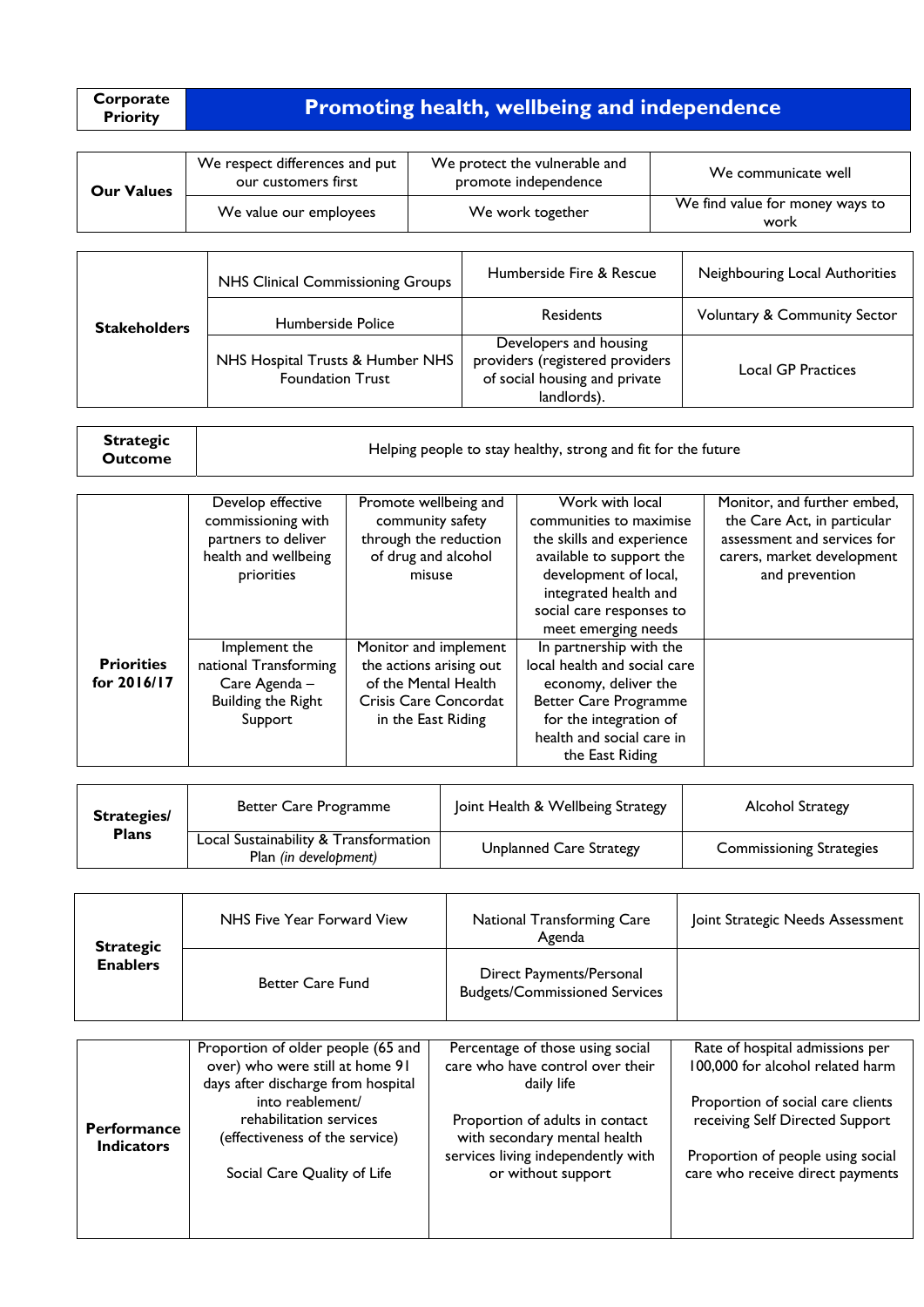# Reducing costs, raising performance

| <b>Our Values</b> | We respect differences and put our<br>customers first | We protect the vulnerable and<br>promote independence | We communicate well                     |
|-------------------|-------------------------------------------------------|-------------------------------------------------------|-----------------------------------------|
|                   | We value our employees                                | We work together                                      | We find value for money ways to<br>work |
|                   |                                                       |                                                       |                                         |

| Stakeholders | East Riding 2020 Board | <b>Businesses</b> | <b>Central Government</b> |
|--------------|------------------------|-------------------|---------------------------|
|              | Workforce              | <b>Residents</b>  |                           |

|                                  | Improve access to Council Services through<br>innovative online developments                 | Generate income to protect and enhance services                                                                                                 |
|----------------------------------|----------------------------------------------------------------------------------------------|-------------------------------------------------------------------------------------------------------------------------------------------------|
| <b>Priorities</b><br>for 2016/17 | Improve services and deliver savings                                                         | Rationalise the use of assets, including the provision of new<br>Multi Service centres, to improve service delivery and<br>reduce running costs |
|                                  | Recruit and retain an appropriately skilled and<br>motivated workforce to meet service needs |                                                                                                                                                 |

| <b>Strategies/</b><br><b>Plans</b> | <b>Customer Contact</b><br>Strategy | Asset Management<br><b>Strategies</b> | <b>Workforce Strategy</b> | Trading & Charging<br>Programme |
|------------------------------------|-------------------------------------|---------------------------------------|---------------------------|---------------------------------|
|                                    |                                     |                                       |                           |                                 |

| <b>STRAFFIT</b> | ' he<br><b>Framework</b><br>. Competency | <b>TER</b> )<br>. .<br>, ransforming '<br><b>Kiding</b><br>East |
|-----------------|------------------------------------------|-----------------------------------------------------------------|
| :nablers        | Devolution                               | Strategy<br>meroins :                                           |

| <b>Performance</b><br><b>Indicators</b> | Accumulated savings identified<br>from transformation projects<br>(£m) | Overall satisfaction with working for<br>the Council | <b>Channel Shift indicator (to be</b><br>developed) |
|-----------------------------------------|------------------------------------------------------------------------|------------------------------------------------------|-----------------------------------------------------|
|                                         | Income generation indicator<br>(to be developed)                       |                                                      |                                                     |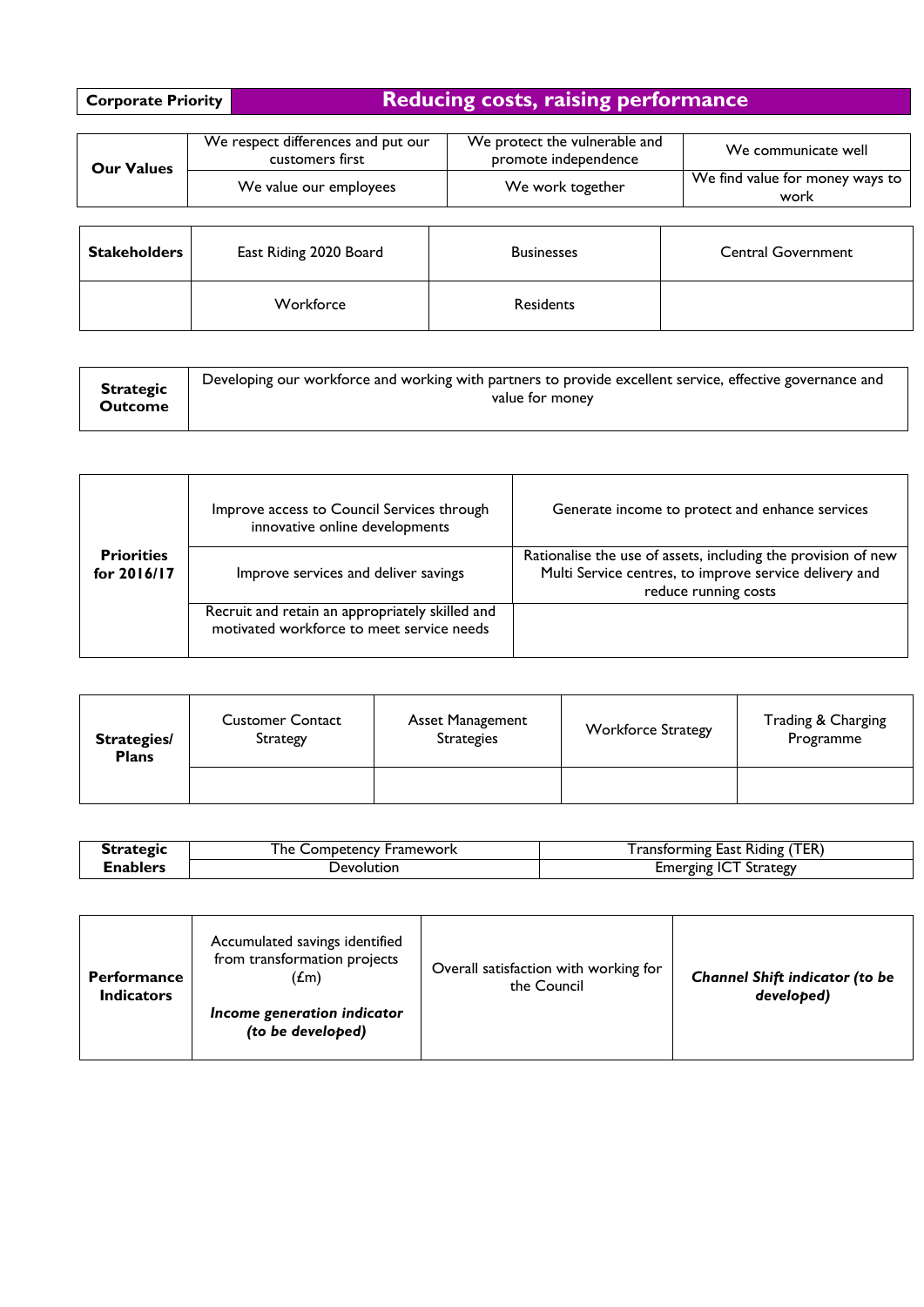#### **Financial Strategy**

The Financial Strategy sets out how resources will be used to deliver our strategic key outcomes over the medium term, whilst taking account of developments in national priorities. It reflects the financial implications of other corporate strategies and is key to managing the financial impact of the risks to which the Council is exposed.

As a consequence of the Government's austerity measures, the Council's funding was reduced by £45.5m during the period 2010/11 to 2015/16. A further £35.7m of funding cuts are projected for the period 2016/17 to 2019/20, bringing the total to £81.2m. These funding reductions, together with budget pressures, e.g. increasing demand for services, means that the Council will need to make base budget savings of £60.5m over the next four years.

The Council's financial strategy has four core aspects:

- Transformation of the Council's business processes, utilising technology and enabling digital services to reduce costs.
- Maximising income taking a more commercial approach to income generation to maximise existing and new income streams.
- Cost reduction and asset rationalisation
- Taking early action to reduce costs in order to generate underspends which can be placed in earmarked reserves to help manage future funding cuts and budget pressures by:
	- providing resources to fund the one-off costs of the Council's business transformation programme and other invest to save projects, thereby enabling investment in projects to review and redesign services to achieve reductions in annual running costs whilst continuing to meet service objectives;
	- providing resources to cushion the impact of funding cuts on service spending, allowing time for savings to be found without a disproportionate impact on service provision in any single year, and
	- providing resources to meet emerging budget pressures so that universal provision of priority services can be maintained whilst compensating savings are identified.

This planned strategic approach to managing the reductions in Government funding is enabling the Council to continue to meet both the ambitions set out in the East Riding Community Plan and the Council's own policies and priorities without imposing blanket cuts to services.

Projected budgets for 2016/17 through to 2019/20 are forecast in the Council's medium term financial plan. Currently, plans are focussed on achieving cost reductions in 2016/17 because the financial picture is much more uncertain for 2017/18 and beyond.

#### **Setting the Budget and Council Tax**

The Council faces significant pressures on its General Fund revenue budget, including continued funding reductions, increasing service demand (particularly from an ageing population), price inflation, including energy costs, and the impact of wider austerity on our sources of income. In setting the budget for 2016/17, the Council has assessed these pressures and determined where savings can be made so that it can continue to deliver effective services within budget constraints and continue to meet the Council's corporate priorities. For 2016/17, the Council has identified budget savings of £22.3m to meet cost pressures of £21m and budget reductions of £1.3m.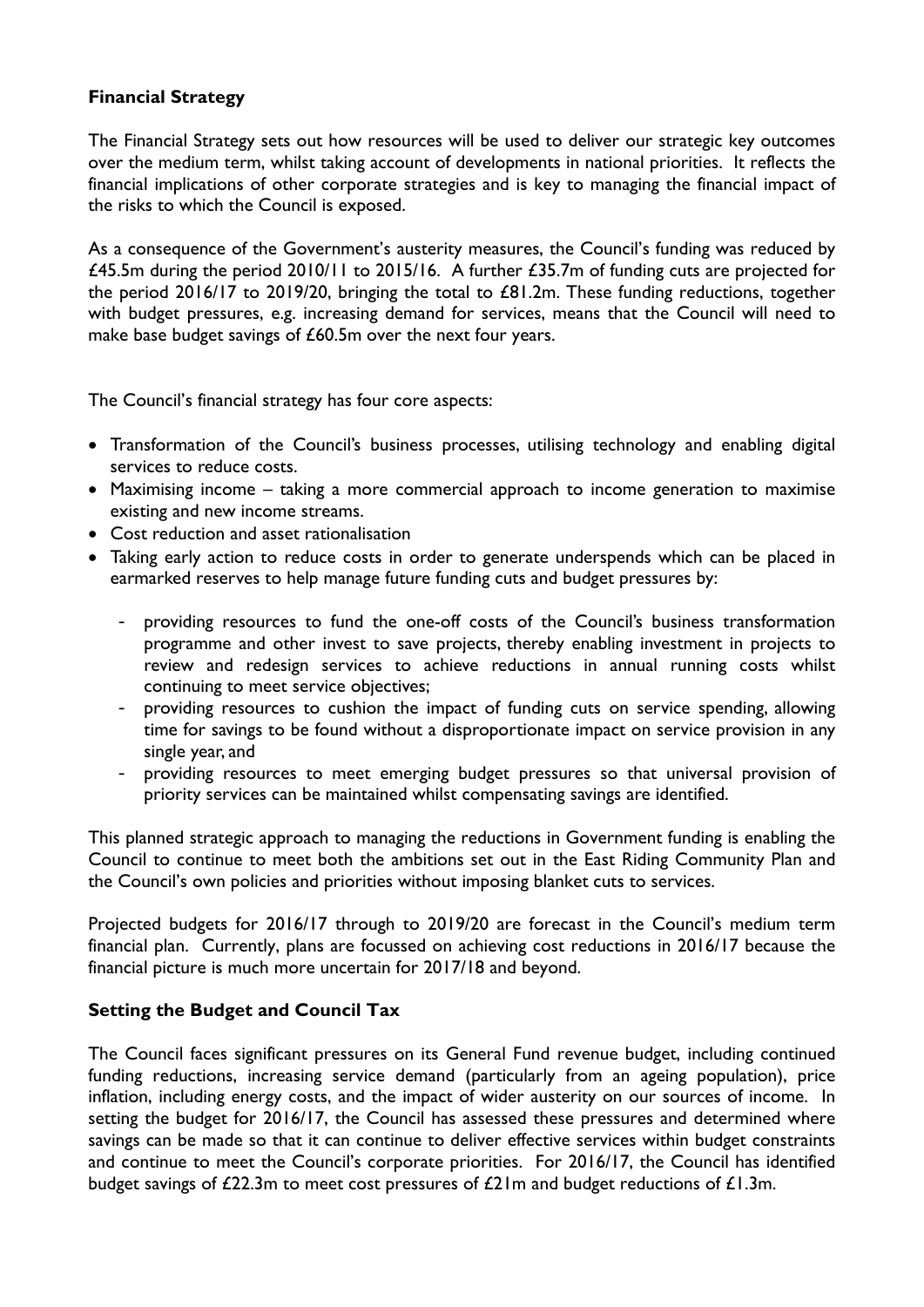A key area of budget pressure is social care services, which have been and continue to be under significant financial pressure due to the ageing and growing population of older people in the East Riding, the rising costs of fees charged by care providers, and the increasing numbers of Children Looked After. Protecting vulnerable people is a core priority for the Council and underspends have been set aside in reserves whenever possible so that universal provision of these services can be maintained. However, social care budgets continue to receive significant support from earmarked reserves which are forecast to be exhausted in 2017/18.

The Council has set a balanced budget for 2016/17, although this position is supported by £12m from revenue reserves. The four-year financial plan currently shows a budget shortfall of £16.8m by 2019/20 mainly due to the pressures on social care spending.

#### **Consultation**

Consultation is undertaken with a variety of local people and businesses through our annual budget consultation events and online budget survey. The results of the 2016/17 budget consultations show that local people continue to identify the following as high priorities:

- Highway repairs and maintenance
- Flood prevention work affecting residents and businesses

Feedback from our budget consultations is taken account of when the Council sets its budget each year.

#### **Council Tax**

The 2016/17 General Fund revenue budget is based on an increase of 3.99% to the billing amount of council tax, the first increase for six years. 2% of this increase is attributable to new charge to help fund, in part, the increasing costs of adult social care. The cost of adult social care to the Council is estimated to increase by £20million over the next four years. The Government has recognised that this increased demand cannot be met without additional funding and have allowed all councils with adult social care responsibilities to introduce this new charge, to help meet the increasing costs. The new charge only meets 55% of the estimated increased costs in adult social care.

The following table provides a summary of how the council tax requirement is calculated.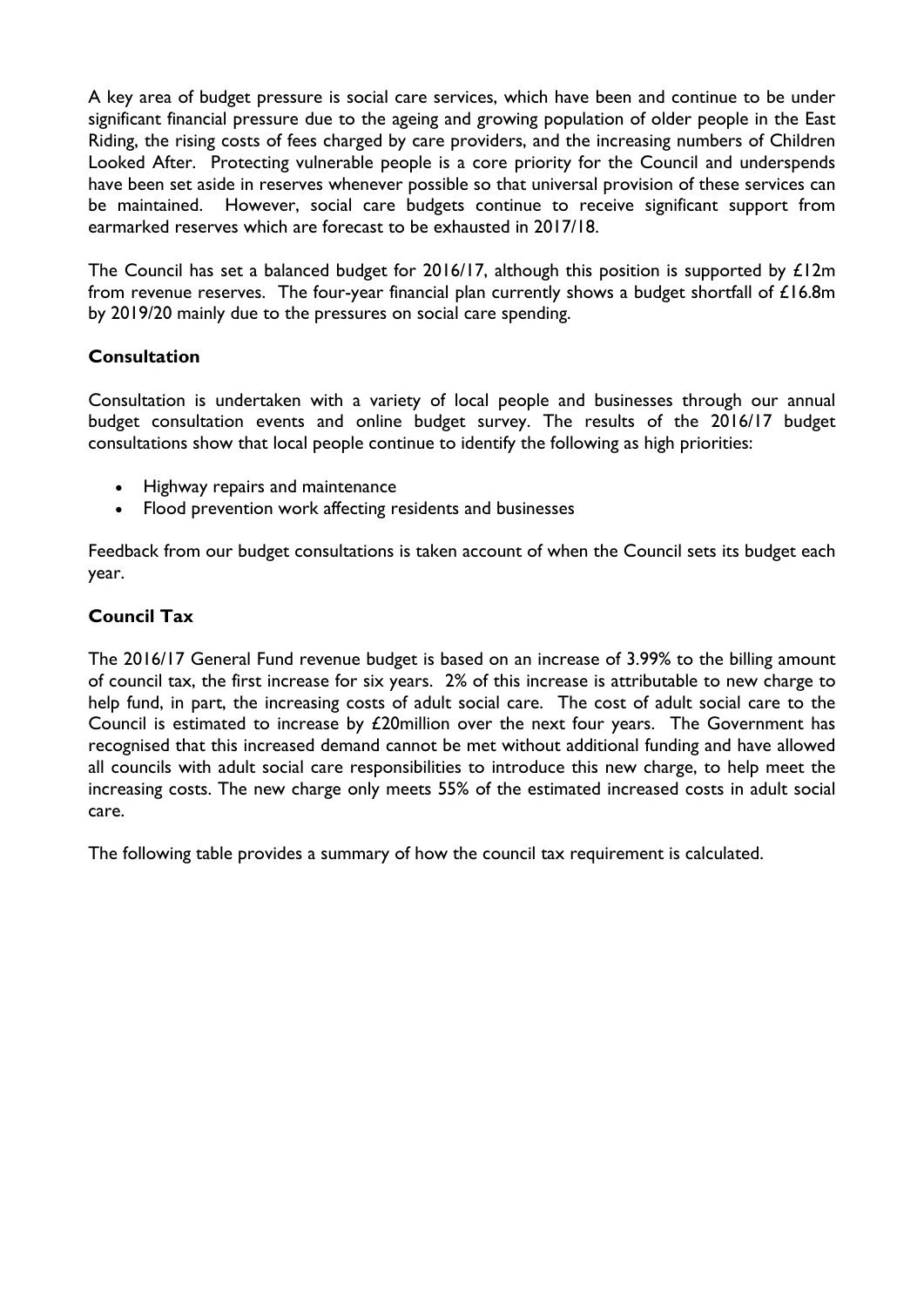| <b>Approved Revenue Budget 2016/17</b>    | $\mathbf{f}$ m |
|-------------------------------------------|----------------|
| <b>Service Expenditure</b>                |                |
| Base Budget 2015/16                       | 225.1          |
| Projected Budget Pressures 2016/17        | 20.9           |
| Proposed Budget Savings 2016/17           | $-22.3$        |
| <b>Service Expenditure Budget 2016/17</b> | 223.7          |
| Other Items                               | 34.0           |
| <b>Approved Budget 2016/17</b>            | 257.7          |
| Less:                                     |                |
| <b>Government Grants</b>                  | $-52.7$        |
| <b>Retained Business Rates</b>            | $-55.1$        |
| <b>Collection Fund Surplus</b>            | $-9.3$         |
| Income from Special Expenses              | $-0.4$         |
| <b>Council Tax Requirement</b>            | 140.2          |
| <b>Council Tax Base</b>                   |                |
| <b>Band D Council Tax Amount</b>          | £1,260.57      |

#### **Council Tax Calculation**

#### **Housing Revenue Account**

The Housing Revenue Account shows all expenditure and income relating to the Council's responsibilities as a landlord of dwellings and associated property. It is maintained in accordance with the Local Government and Housing Act 1989, which also sets out the framework for ringfencing the Housing Revenue Account, preventing the subsidisation of rents from our general income.

The Localism Act formally abolished the HRA subsidy system and replaced it with a new selffinancing system for local authority housing. This allows the Council to retain 100% of the rental income generated from its housing. As part of the new system, the Council was required to buy its way out of the central system with a payment to Government of £208m.

The introduction of self-financing for council housing and the associated debt allocation of £208m requires the implementation of a detailed HRA Business Plan which has now been completed. The plan aims to find a natural balance of investment between the competing demands for expenditure from the existing housing stock, investment in new affordable housing, servicing debt repayments and investment in housing management services.

Since the publication of the previous Business Plan, a number of significant policy changes have been announced that have wide ranging impacts on the HRA. However, the proposals contained in the Housing and Planning Bill and the Welfare Reform and Work Bill, have not been sufficiently detailed by Government to allow detailed modelling of the HRA Business Plan. They do however potentially have significant and wide ranging impacts on the housing sector, including stock retaining authorities such as the East Riding. Proposals relating to reductions in rent, introduction of a reduced benefit cap, a levy on high value housing and charging higher income tenants full market rent all have a direct financial impact to the HRA Business Plan. The reduction in HRA income, both actual and anticipated, has led to revisions in the investment strategy for future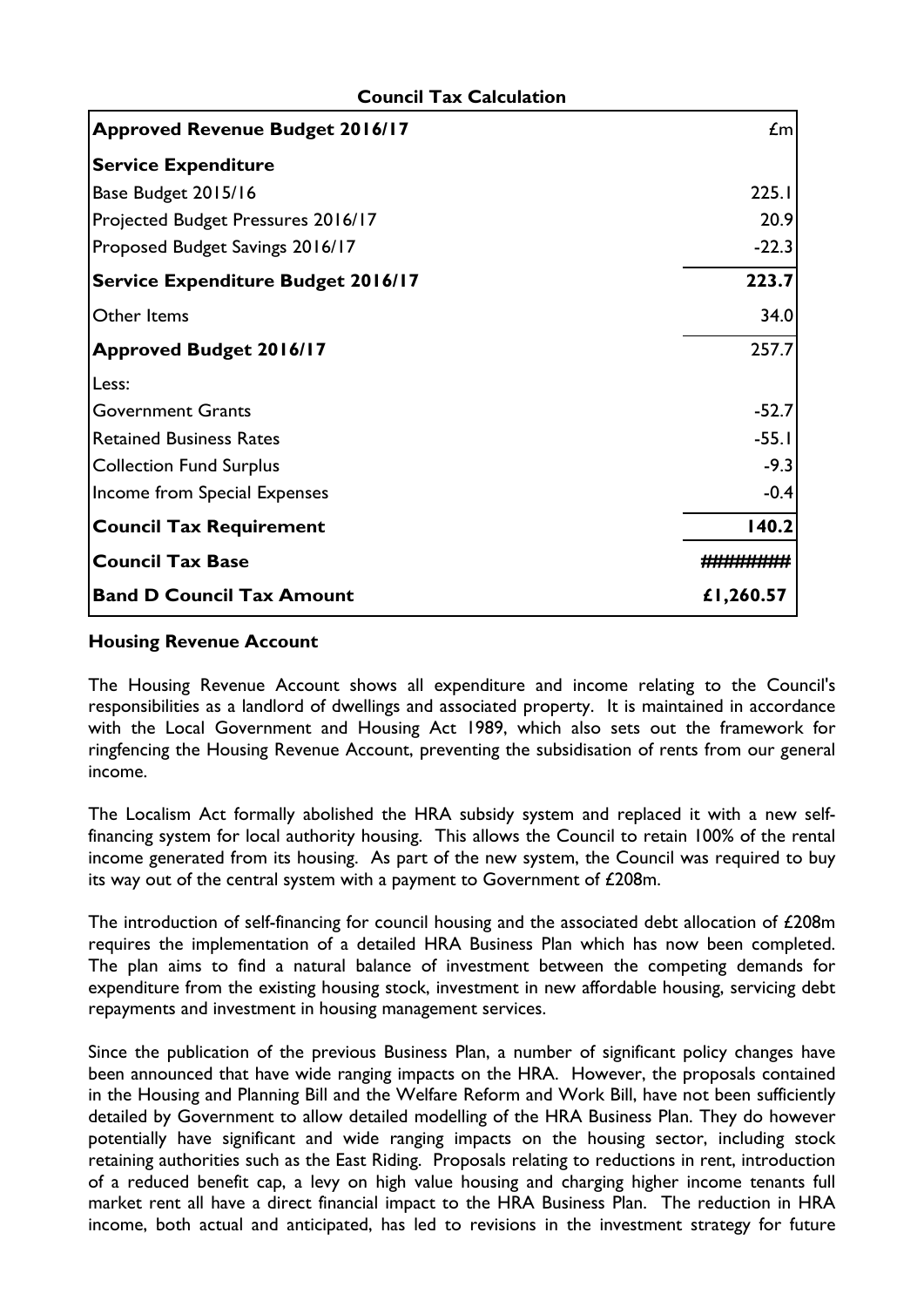years. However, key initiatives such as the sheltered housing review and existing planned capital and revenue investment in maintaining existing housing stock have been protected over the next five years

The key financial investment points within the HRA business Plan over the next five years are:

- £75.2m of planned capital investment, in improving existing council homes to maintain decent homes, through improved kitchens and bathrooms, re-roofing and windows replacement. This figure includes £11.3m to be used to improve energy efficiency;
- £43.3m to be invested, in responsive repairs, void properties and cyclical maintenance;
- £6m on remodelling and redevelopment of existing sheltered housing stock.

Whilst the focus of Government activity is currently moving towards ownership tenure in general, the Council must not lose sight of the core rented model, which will continue to play a fundamental role. The Council is the largest social landlord in the East Riding and as such has a major role in the future provision of affordable housing for rent to help address the needs of the 7,000 applicants currently on the housing waiting list.

Increasing the supply of affordable housing is therefore a priority for the Council locally and is seen as one of the critical elements in wider economic growth. The Council continues to pursue external grant funding for affordable housing and has been successful in bidding to the Homes & Communities Agency (HCA) for grant funding to deliver 131 affordable homes over the period 2015–2018. This has secured £3.275m in capital grant funding and together with match funding from HRA reserves and borrowing, totals £16.583m of investment in housing over the period.

The successful bid to the HCA for funding enables the Council to continue its delivery of affordable homes and the HCA funding is one delivery mechanism identified within the HRA Business Plan to do this.

#### **Schools**

The schools budget is funded by the ring-fenced Dedicated Schools Grant (DSG). The final level of DSG for 2016/17 is £209.6m, based on a pupil number count including pupils at academies. This represents a reduction of £1m compared to 2015/16. The Department for Education recoup an element of DSG from local authorities to fund academies. In 2016/17, £35.4m will be recouped for the 12 schools that have converted to academies and 1 free school.

In addition, the Schools budget receives funding of around  $E7.6m$  from the Education Funding Agency for school sixth forms. Furthermore, East Riding schools received £8.4m of pupil premium grant in 2015/16 and a similar level is expected in 2016/17.

#### **Gross Expenditure**

The gross revenue expenditure budget for 2016/17 is £733.5m, including the General Fund, schools, and Housing Revenue Account budgets. The following table shows the allocation of the gross expenditure budget to services.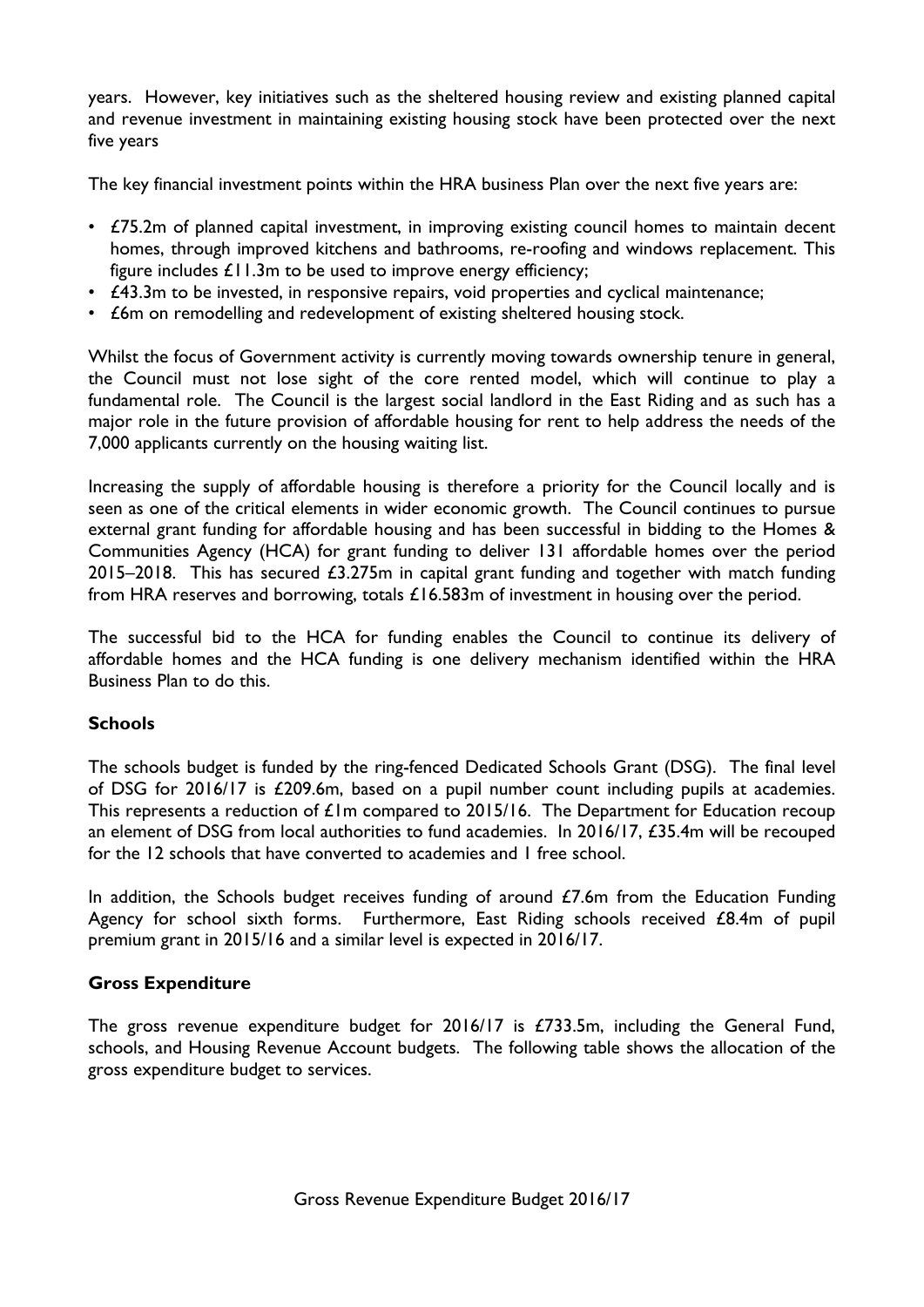|                                                                                                        | $\mathbf{f}$ m | %      |
|--------------------------------------------------------------------------------------------------------|----------------|--------|
| Education                                                                                              | 269.1          | 36.7%  |
| Adult Social Care                                                                                      | 144.3          | 19.7%  |
| Children's Social Care                                                                                 | 28.4           | 3.9%   |
| Public Health                                                                                          | 11.7           | 1.6%   |
| Planning and Development Management                                                                    | 4.9            | 0.7%   |
| Economic Regeneration                                                                                  | 7.8            | 1.1%   |
| Leisure Services                                                                                       | 8.3            | 1.1%   |
| Tourism and Library Services                                                                           | 11.7           | 1.6%   |
| <b>Housing Services</b>                                                                                | 44.4           | 6.1%   |
| <b>Public Protection</b>                                                                               | 6.3            | 0.8%   |
| Streetscene Services - including waste, recycling, grounds maintenance and street cleansing services   | 34.0           | 4.6%   |
| Transport                                                                                              | 5.4            | 0.7%   |
| Highways and Property Maintenance                                                                      | 43.2           | 5.9%   |
| <b>Benefit Payments</b>                                                                                | 67.8           | 9.2%   |
| Business Support - including customer service centres and legal, democratic, finance, human resources, | 46.2           | 6.3%   |
| procurement and income collection services                                                             |                |        |
|                                                                                                        | 733.5          | 100.0% |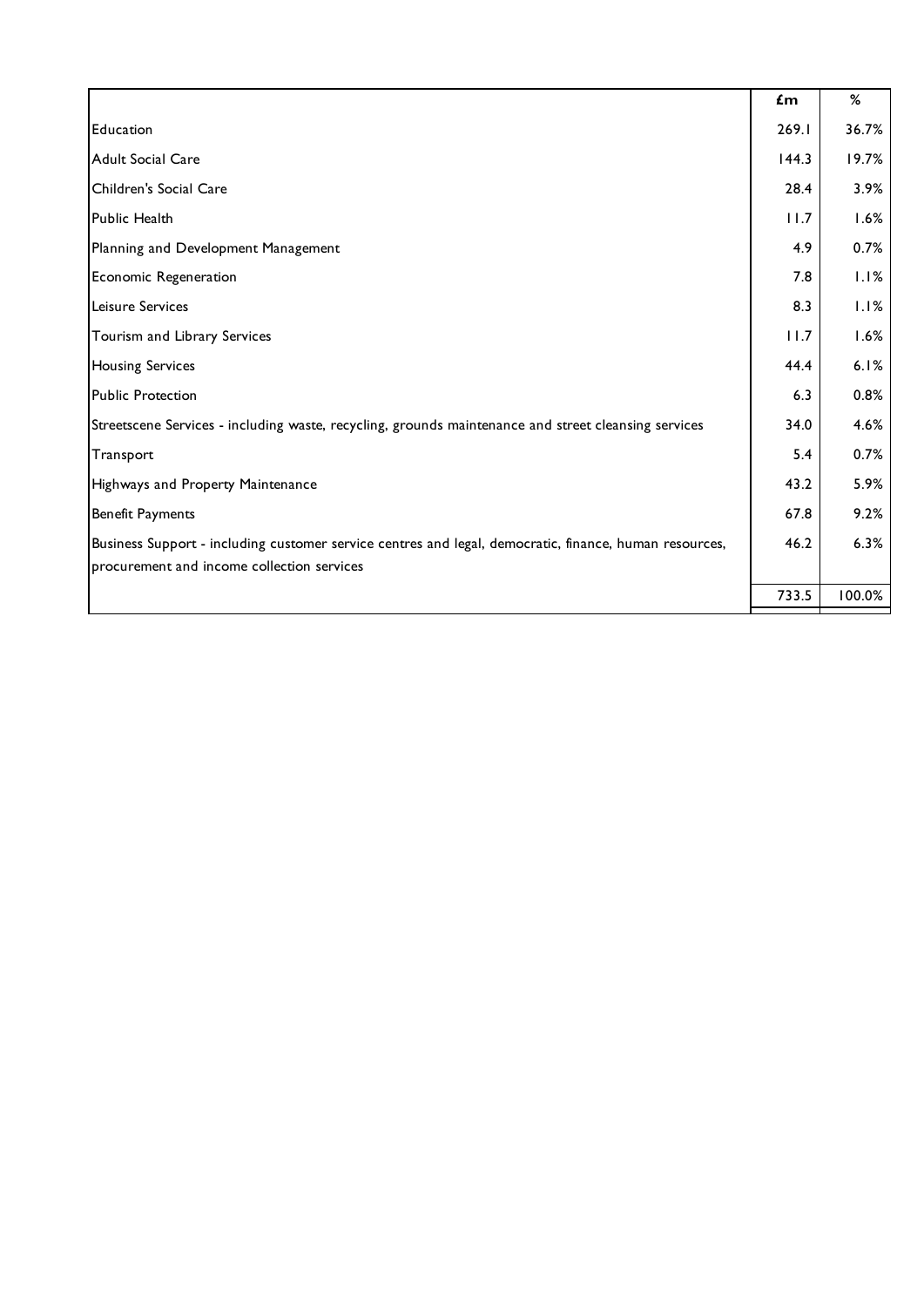## **Capital Investment Programme**

The Council has had continued success in securing funding through competitive bidding, allowing for a capital programme which increases the overall scale of investment within the East Riding. Priority for investment is now fully focused on an 'Invest to Save, Sustain and Service Improvement' approach, targeting both growth in economic development and sustainability, aligned to the delivery of corporate priorities.

This is in line with the need to reduce revenue expenditure whilst seeking to sustain, improve and grow, facilitating access to service provision and assisting in growth in the local economy recovery. Planned capital investment will not only sustain and improve our facilities and infrastructure, helping to support the local construction industry and maintain jobs, but will also attract match funding investment towards developing the local economy. In excess of £300m of investment has been secured for investment in the East Riding on Highways Infrastructure, Flood Risk Assets, Schools and Housing. The Council's future capital programme is substantial, with investment now totalling approximately £402m for 2016/17 and future years.

#### *Competitive bidding for Capital Investment in Infrastructure*

As part of the 2015 Autumn budget statement, significant long term capital investment in infrastructure and capital budgets have been set to 2020-21, although there continues to be unprecedented changes to the capital funding structure. The range and extent of national policy change has required considerable amounts of resource to ensure we continue to be successful in securing external funding into the area.

The introduction of the Single Local Growth Fund from 2015/16 has also meant that a number of capital grants, previously allocated on a formulaic basis, will now be subject to competition within the Local Enterprise Partnerships' (LEPs') framework. This has allowed more opportunity for bidding, resulting in achieving significant levels of investment for Transport, Highways and Flooding Infrastructure, ensuring continued future investment into the East Riding in excess of £180m.

#### *Rationalisation of Property assets*

The Council has continued with a significant programme of rationalising and aligning assets, along with co-locating and integrating services where possible, including working with our public sector partners such as Clinical Commissioning Groups and GPs. An overall reduction of £2.4m annual revenue expenditure is projected to be delivered through the asset rationalisation programme. Some 60 properties have now been released with around £1m already realised through transformation and efficiency measures. These in turn have also released further capital for reinvestment. We have been one of the few successful councils to receive a Transformation Challenge Grant Award towards investment in shared services with GPs within multi-purpose facilities of around £0.5m and further work around joint service provision with GPs is continuing. Additional bids to contribute towards shared facilities have achieved a number of awards in the order of  $f4m$ 

#### *Flood Defence Infrastructure*

We continue to have a very well developed Flood and Coastal Risk Investment programme, identifying future needs over a 20 year period. This has allowed us to submit a forward six year investment bidding programme at very short notice, resulting in an indicative allocation of over £100m over the next six years. In addition, we have instigated one of the largest flood and coastal alleviation programmes in the country, securing over 11% of national funding for schemes. In order to make the area sustainable for commerce, insurers must be convinced that an appropriate level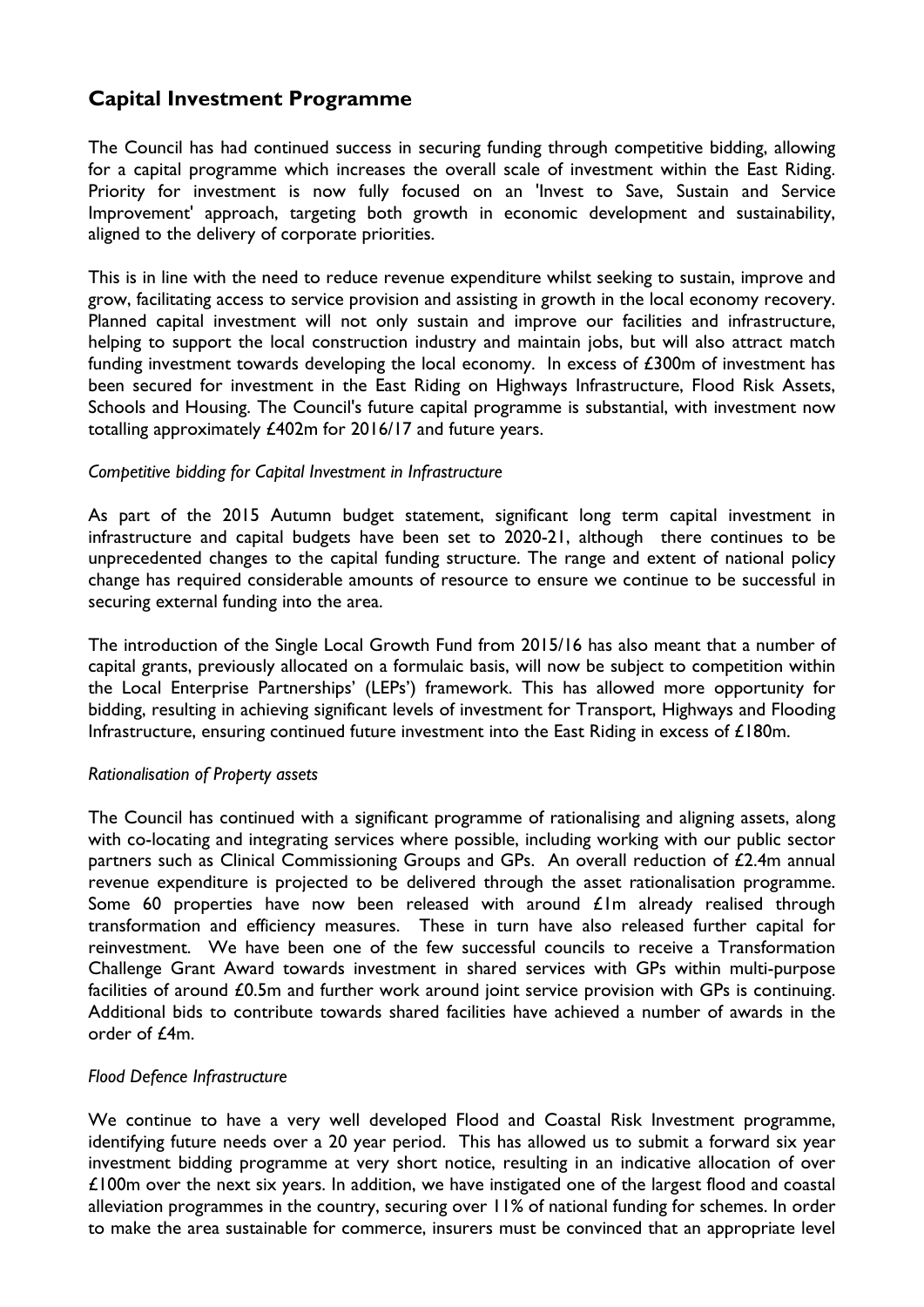of investment is being made in flood risk infrastructure. We are working with the Humber LEP to develop a pipeline of schemes for Growth and European funding.

#### *Highways Infrastructure*

We have been recognised as one of nine top performing Highways authorities in respect of Strategic Asset management, which, it is understood, will attract additional investment funding. This is because national investment policy seeks to incentivise proactive asset management which secures best value for money to address the maintenance needs of the highways infrastructure.

In December 2014 the Secretary of State for Transport announced that  $E6$  billion will be made available between 2015/16 and 2020/21 for local highways maintenance capital funding. Of this, £578 million has been set aside for an Incentive Fund scheme, to reward councils who demonstrate they are delivering value for money in carrying out cost effective improvements.

A programme of improvements has been identified and will be implemented over the next 12 months to ensure that the Council continues to receive 100% of available highway maintenance funding in future years.

#### *Housing*

We continue to support capital investment in new housing, including increasing the supply of affordable housing. Investment in housing is key for promoting health, wellbeing and independence and along with a new build programme, significant capital investment is being invested in existing housing stock, as set out in the Housing Revenue Account (HRA) Business Plan.

The Government has announced a number of policy changes on housing that will have wide ranging impacts on the Council's HRA, other registered social landlords and the future delivery of affordable housing for rent. Proposals contained in relevant Bills have not been sufficiently detailed to allow detailed modelling. Proposals relating to reductions in rent, introduction of a reduced benefit cap, a levy on high value housing and charging higher income tenants full market rent all have a direct financial impact to the HRA Business Plan.

The reduction in HRA income, both actual and anticipated, has led to revisions in the investment strategy for future years. However, key initiatives such as the sheltered housing review and existing planned capital and revenue investment in maintaining existing housing stock has been protected over the next five years. Proposals for a further 131 units of affordable housing have been approved by the HCA as part of the AHP 2015 – 2018 programme, securing  $\epsilon$ 3.3m of grant leading to over £16m of investment in housing over the next 3 years.

#### *Schools*

The Priority Schools Building Programme (PSBP) was launched by the Government in July 2012. The capital funding announced under PSBP was to address the needs of those schools in the very worst condition in the country. The Council has been successful in securing investment of £60m for 4 schools as part of the first phase of the PSBP.

In addition to the Education Funding Agency (EFA) funding, the Council set aside a further  $\mathcal{L}3m$  of investment to undertake additional works that would not have been delivered under the PSBP scheme. In the main, the contribution will be used to provide additional facilities at Withernsea and Wolfreton as part of the PSBP on works that would not have been provided under the original proposals. The total investment in the two schools is £35.5m. The remaining element of £0.430 will be used to fund improvements works at Market Weighton.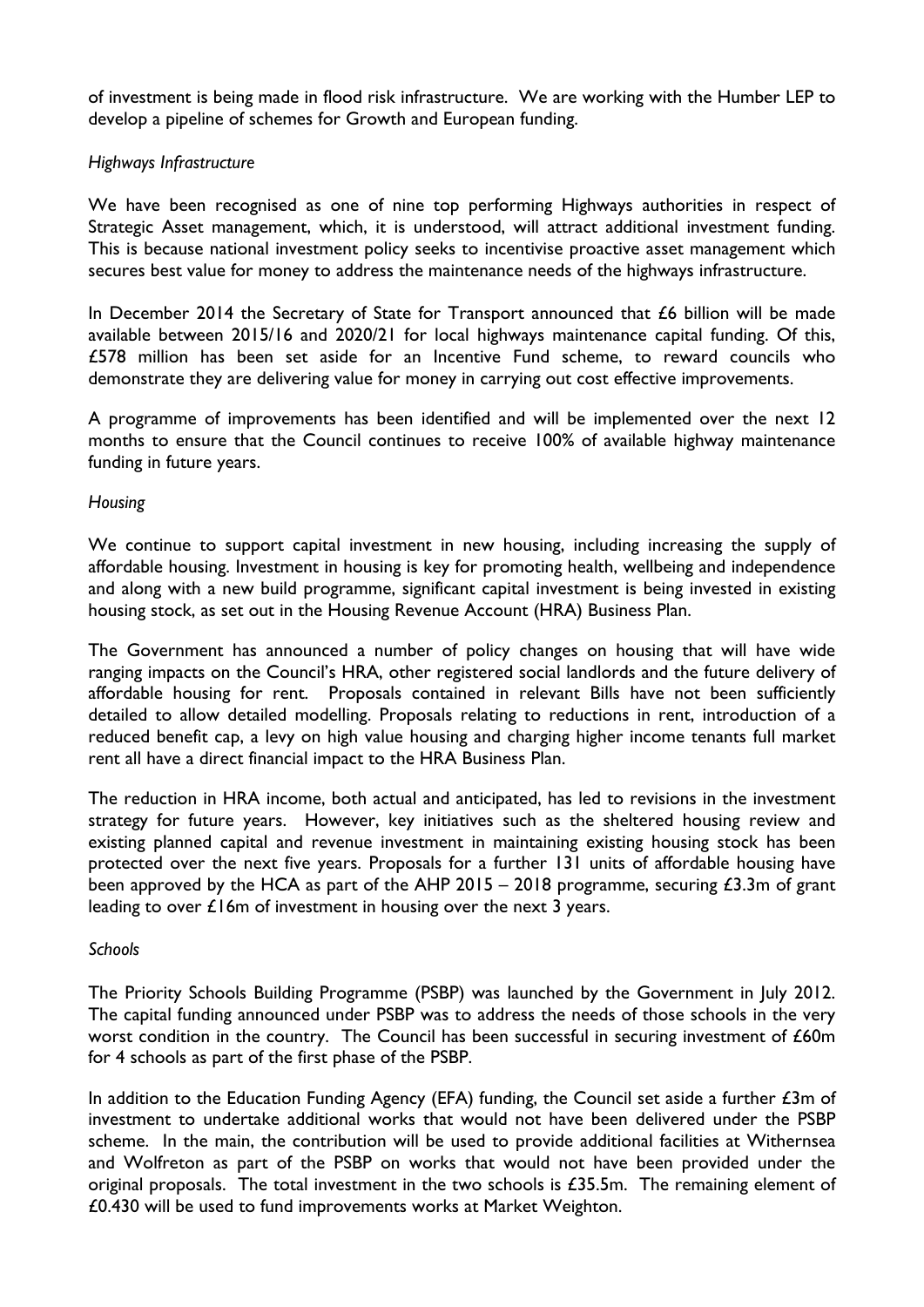A second phase of PSBP was announced with £2bn of funding available. In 2014, the Council submitted bids for the second phase of the PSBP, and has been successful with three of these:

- Longcroft High School, Beverley;
- Withernsea Primary School; and
- Hilderthorpe Primary School, Bridlington.

The value of the funding is yet to be confirmed, but could be up to  $£20m$ , making the East Riding the third most successful of the 25 local authorities in the Yorkshire and Humber and North East region in terms of the number of schools to be awarded PSBP funding.

Despite significant reductions in education capital grants nationally, the Council remains committed to securing investment in East Riding schools and will continue to invest through its capital programme and attract additional grants via competitive bidding.

A programme of around  $\mathcal{L}$  | 4m is committed to a number of special schools projects with works to improve facilities and provide replacement accommodation whilst advantage has also been taken of energy initiatives to address energy conservation measure within schools.

#### *Digital Infrastructure*

Developments in digital technologies over the last decade have generated a period of economic, social and cultural change. The Government has made a commitment to growth in the UK digital economy and one aspect is the provision of superfast broadband. A combined capital funding programme worth £14.6m from a range of funders has been confirmed and following investment 42,734 East Riding properties were scheduled to have access to superfast broadband services by December 2015 and around 2,500 properties that currently have less than 2Mbps will be given access to an enhanced broadband service.

#### *Energy Investment*

Energy infrastructure is essential for economic growth. A proactive approach has resulted in successful funding bids for alternative energy sources and measures. In 2014, the Council successfully secured funding from the Department of Energy and Climate Change to undertake feasibility studies to explore opportunities for developing heat networks within the authority.

We will continue to explore opportunities to invest in low carbon generation technologies such as renewables and have set aside a programme of  $E2m$  to invest in energy schemes. These will not only save on energy bills, but will attract a revenue return on the Council's capital investment. Programmes are also underway to address affordable warmth for housing tenants with the aim of addressing fuel poverty and tackling rising energy bills.

#### *Economic Regeneration*

The Council is working with both the Local Enterprise Partnerships in the area to attract investment which aims to address market failures as a result of the challenging economic climate with the purpose of boosting economic growth, job creation and facilitating development and town centre enhancements.

We will continue to seek external funding, prioritising future capital investment on the corporate priorities, particularly invest to save, self-sufficiency, sustainability, reduced energy usage and energy costs for local individuals and improving the aspect for economic growth.